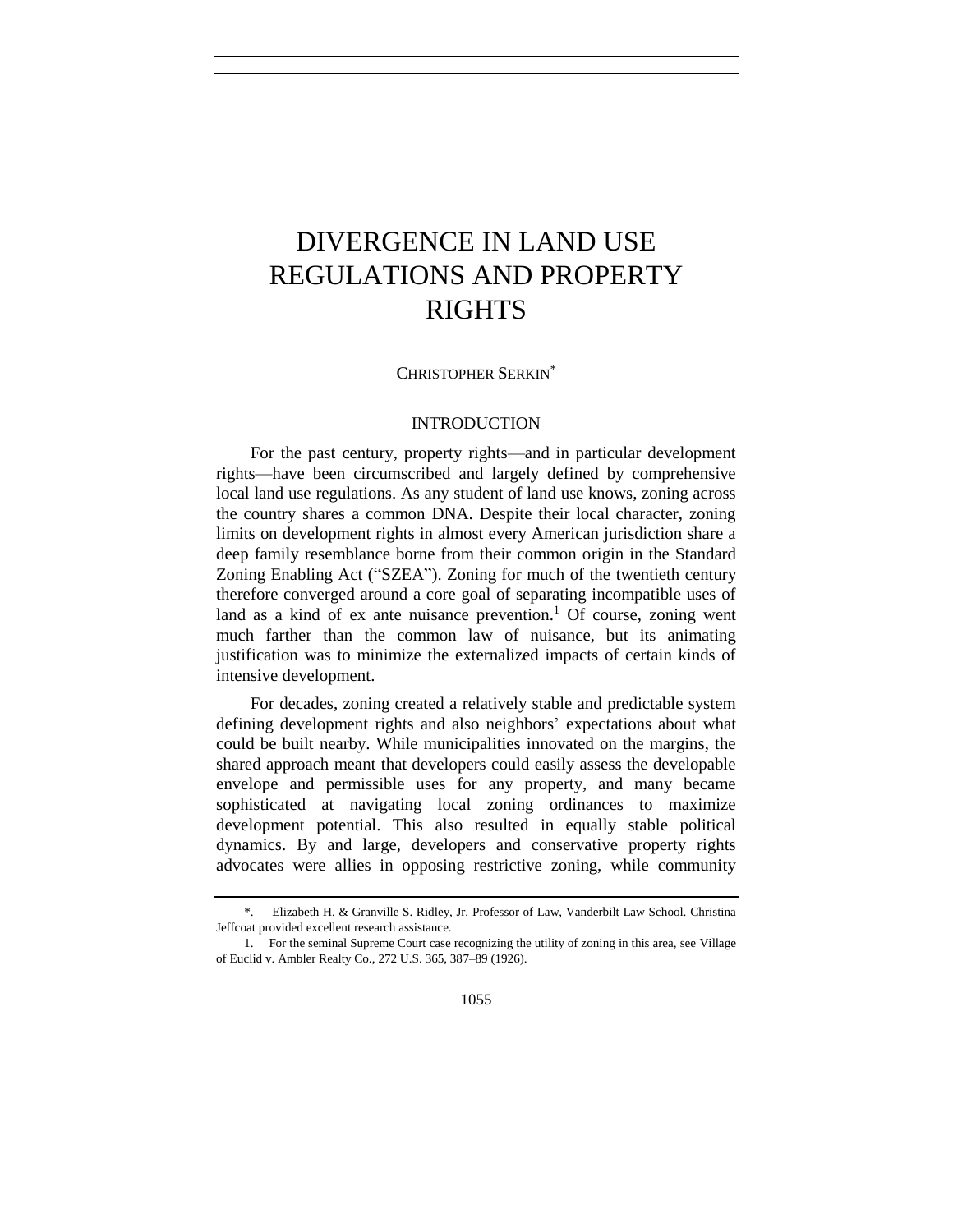groups and pro-regulation liberals advocated for zoning to protect community character, in-place residents, and the environment.<sup>2</sup>

More recently, however, zoning has been changing. Even first principles are up for grabs, and land use regulations increasingly diverge from each other. Some municipalities today deploy zoning as a framework for bargaining with developers. <sup>3</sup> Others focus on sustainable development, housing affordability, community preservation, and many other goals.<sup>4</sup> The proliferation of new zoning goals means that property and development rights may now be strikingly different between jurisdictions. This is a period of increasing divergence in the substantive content of development rights across municipalities.

This trend towards divergence in land use regulations has not, however, resulted in the wholesale jettisoning of traditional approaches to zoning and land use regulation. In fact, while the goals may increasingly diverge, zoning's fundamental tools remain fairly consistent. Instead of wholesale divergence in zoning and development rights, what we are actually witnessing more closely resembles multimodal convergence, where zoning regimes coalesce around multiple points instead of a single goal.<sup>5</sup>

The question here is whether this divergence is beneficial on balance. Any divergence has its costs, primarily in the form of increased information costs for property owners and the deadweight costs of increased special interest group rent seeking. But it comes with benefits, too, as diversity in land use goals allows consumers to select their preferred set of property rights. Too little divergence and people are locked into regimes they may not want. Too much and information costs may grow too high.

Increasing divergence—or multimodal convergence—also explains

<span id="page-1-0"></span>

<sup>2.</sup> Christopher Serkin, *The New Politics of New Property and the Takings Clause*, 42 VT. L. REV. 1, 3–6, 13 (2017).

<sup>3.</sup> ROBERT C. ELLICKSON ET AL., LAND USE CONTROLS 95, 332–33 (4th ed. 2013) (discussing revenue related purposes of zoning and "dealmaking" by local governments); Carol M. Rose, *Planning and Dealing: Piecemeal Land Controls as a Problem of Local Legitimacy*, 71 CALIF. L. REV. 837, 879 (1983) (discussing local governments' desire to retain flexibility to bargain ad hoc with developers).

<sup>4.</sup> ELLICKSON ET AL., *supra* note [3,](#page-0-0) at 114–15, 121, 328, 858 (discussing local governments' ability to zone for more purposes than originally anticipated in the SZEA and examples of local governments that use zoning to achieve sustainability, affordability, and preservation goals); *see also* Melvyn R. Durchslag, *Forgotten Federalism: The Takings Clause and Local Land Use Decisions*, 59 MD. L. REV. 464, 464–65 (2000) (discussing various municipal land use goals); Serkin, *supra* not[e 2,](#page-0-0) at 6–7 (comparing differing political attitudes toward environmental zoning versus rent regulations).

<sup>5.</sup> Thanks to Professor Edward Cheng for labeling the phenomenon of multimodal convergence.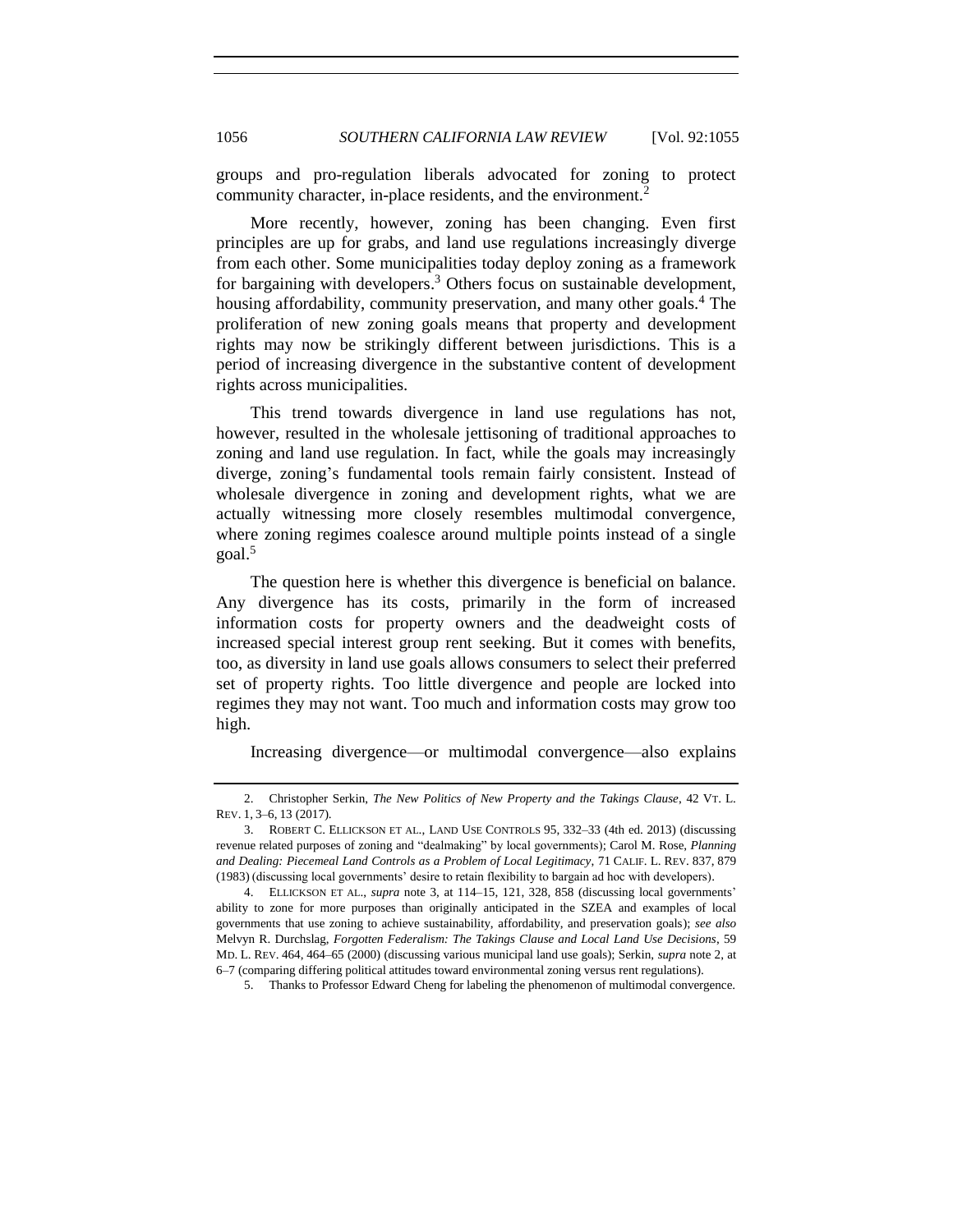some of the new political fights around zoning and property rights. Traditional conservative and liberal positions have become unsettled as progressives have increasingly blamed zoning for the affordability crisis in many cities.<sup>6</sup> Some liberal groups, however, continue to embrace restrictive zoning because they prioritize environmental or community-preservation concerns or favor mandatory inclusionary zoning as a better response to affordability.<sup>7</sup> Simultaneously, conservative suburbs that had previously rejected land use regulations in favor of a pro-growth agenda have had second thoughts and are deploying strict new limits on development partly to constrain the burden on congestible infrastructure like roads.<sup>8</sup> In short, restrictive zoning and strong property rights are no longer at opposite ends of a single spectrum. Making sense of zoning's new landscape requires grouping land use regulations as focusing primarily on one of several different possible goals. These include, among others, affordability, environmental protection, aesthetics, historic preservation, community protection, fiscal concerns, and more invidious exclusion. Sometimes these are competing goals, and sometimes they are simply orthogonal to each other. This Article identifies the range of goals that local governments today pursue through zoning and then examines the costs and benefits of this new zoning reality.

#### I. ZONING'S COMMON ORIGIN

In our fragmented and diverse political system, the consistency of land use regulations between municipalities may seem surprising. In fact, however, zoning everywhere in the United States shares a common—and familiar—origin in the Standard Zoning Enabling Act ("SZEA").<sup>9</sup> Promulgated in 1926 by the Department of Commerce, the SZEA was

<span id="page-2-0"></span>

<sup>6.</sup> *See* Conor Friedersdorf, *San Francisco's Self-Defeating Housing Activists*, ATLANTIC (Dec. 29, 2015), https://www.theatlantic.com/politics/archive/2015/12/san-francisco-is-confused-about-thevillain-thats-making-it-unaffordable/422091; Ilya Somin, *Why More Liberal Cities Have Less Affordable Housing*, WASH. POST: VOLOKH CONSPIRACY (Nov. 2, 2014), https://www.washingtonpost. com/news/volokh-conspiracy/wp/2014/11/02/more-liberal-cities-have-less-affordable-housing/?utm\_ter m=.b355844b719a. *See generally* Vicki Been, *City NIMBYs*, 33 J. LAND USE & ENVTL. L. 217 (2018) (exploring increasing "Not In My Backyard" ("NIMBY") policies in cities and the resulting effect on urban housing costs)*.* 

<sup>7.</sup> Serkin, *supra* note [2,](#page-0-0) at 14–15.

<sup>8.</sup> *See* Emily Badger, *The Bipartisan Cry of 'Not in My Backyard'*, N.Y. TIMES (Aug. 21, 2018), https://www.nytimes.com/2018/08/21/upshot/home-ownership-nimby-bipartisan.html; Mike Rosenberg, *Housing Construction in Local Suburbs Is at Historic Lows, While Seattle Is Setting Records*, SEATTLE TIMES, https://www.seattletimes.com/business/real-estate/king-county-suburbs-slowtheir-housing-growth-canceling-out-seattle-building-boom (last updated Aug. 11, 2018, 12:49 AM).

<sup>9.</sup> A STANDARD STATE ZONING ENABLING ACT (ADVISORY COMM. ON ZONING, U.S. DEP'T OF COMMERCE, rev. ed. 1926).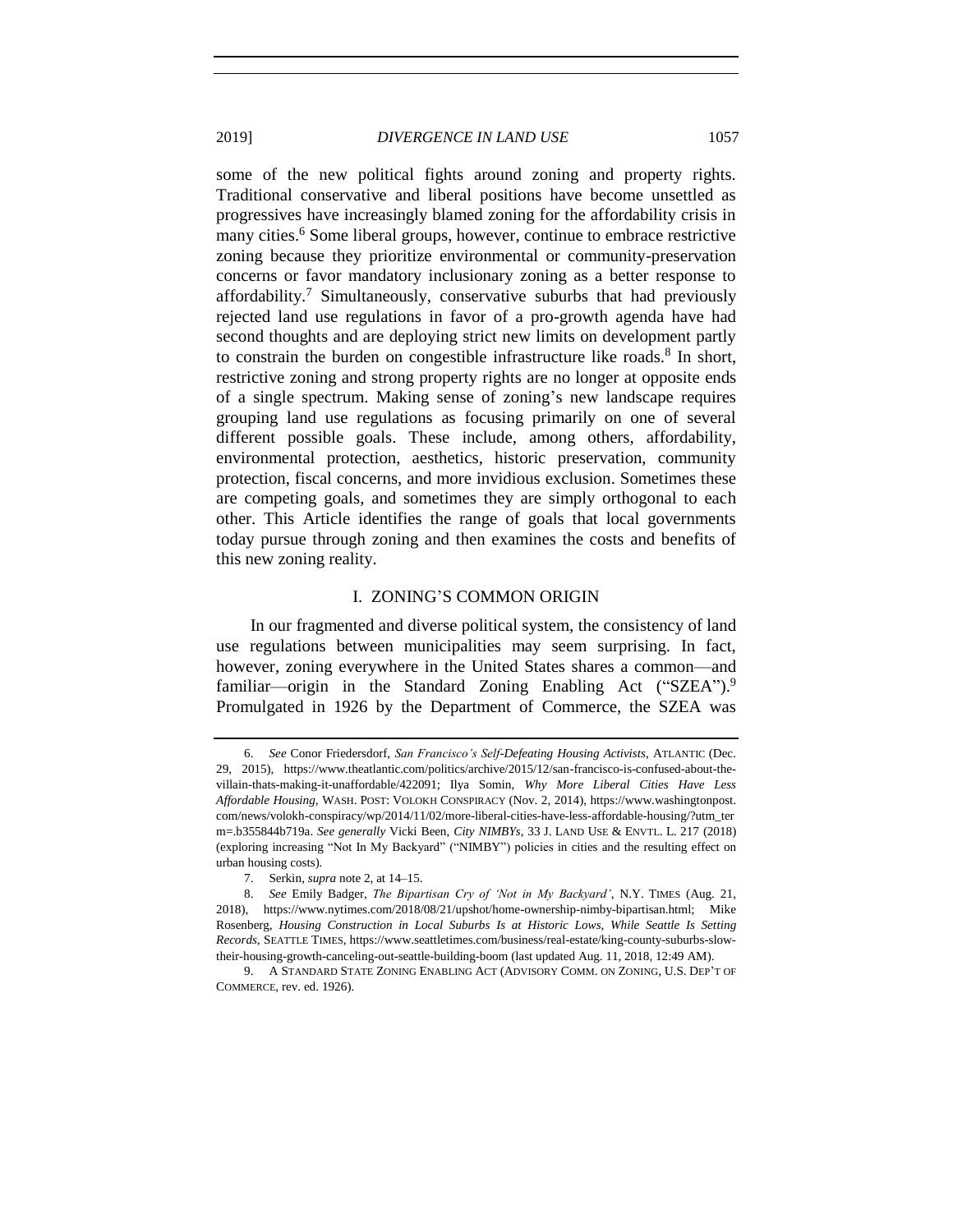designed as model legislation for states to adopt that would empower local governments to enact comprehensive zoning and land use regulations.<sup>10</sup> The approach was a success. Following a tacit blessing by the Supreme Court in *Village of Euclid v. Ambler Realty Co.*, <sup>11</sup> almost every state in the country adopted some version of the SZEA within the ensuing decades, and zoning became ubiquitous. $12$ 

From that origin story comes a common set of concerns that zoning was meant to address. Zoning has long been seen as a kind of ex ante nuisance prevention.<sup>13</sup> It separated incompatible uses of land before they arose, keeping factories out of residential neighborhoods during the urbanization and industrialization of the early twentieth century.<sup>14</sup> And it protected single-family homes from more intensive uses, in effect stratifying much of the country into single-use zones. This had a pernicious underbelly, reinforcing divisions based on class and on race, keeping apartment buildings and other forms of multifamily housing out of more affluent single-family zones.<sup>15</sup> Indeed, this is zoning's original sin.<sup>16</sup> But this is also the fundamental justification that the Supreme Court endorsed

<span id="page-3-0"></span>

<sup>10.</sup> *See, e.g.*, Christopher Serkin, *Existing Uses and the Limits of Land Use Regulation,* 84 N.Y.U. L. REV. 1222, 1232–33 (2009) (briefly describing the history of the SZEA and citing sources on the topic).

<sup>11.</sup> Village of Euclid v. Ambler Realty Co., 272 U.S. 365, 394–95 (1926).

<sup>12.</sup> *See, e.g.*, Rose, *supra* note [3,](#page-0-0) at 848–49 & n. 29 (briefly describing history of zoning in the United States).

<sup>13.</sup> *See, e.g.*, Brian Galle, *In Praise of Ex Ante Regulation,* 68 VAND. L. REV. 1715, 1724 (2015) ("[Z]oning laws restrict development before it results in unwanted burdens on neighbors, while nuisance suits impose liability after the damage has begun."); G. Donald Jud, *The Effects of Zoning on Single-Family Residential Property Values: Charlotte, North Carolina,* 56 LAND ECON. 142, 142 (1980) ("One of the principal purposes of municipal zoning ordinances is to protect property owners from the deleterious external effects that may arise when incompatible land uses exist within the same neighborhood."); Carol M. Rose, *Property Rights, Regulatory Regimes and the New Takings Jurisprudence—An Evolutionary Approach,* 57 TENN. L. REV. 577, 588 (1990) ("As land resources became more developed, we progressed from a regime of 'anything goes' with one's landed property, to a regime of post hoc judicial control on 'nuisances,' to a regime of legislatively defined, ex ante regulation."); Mariana Valverde, *Taking 'Land Use' Seriously: Toward an Ontology of Municipal Law,* 9 LAW TEXT CULTURE 34, 52 (2005) (identifying a "religion of incompatible land uses that was codified in the 1916 New York City zoning ordinance").

<sup>14.</sup> *See Euclid*, 272 U.S. at 386–91 (analogizing a town's ability to prevent industry from building in residential areas to the law of nuisances).

<sup>15.</sup> *See* Ambler Realty Co. v. Village of Euclid, 297 F. 307, 316 (N.D. Ohio 1924) (stating that the true purpose of separating single-family residences and apartment buildings was to further economic class divisions), *rev'd* 272 U.S. 365 (1926); Richard H. Chused, Euclid*'s Historical Imagery*, 51 CASE W. RES. L. REV. 597, 613–14 (2001) (discussing how the Supreme Court's language in *Euclid*'s majority opinion created a negative, stereotypical image of apartment buildings, validating zoning as a way to segregate based on race and class).

<sup>16.</sup> Christopher Serkin, *Capitalization and Exclusionary Zoning*, INTERDISC. CTR. HERZLIYA (forthcoming 2019) (manuscript at 5) (on file with author).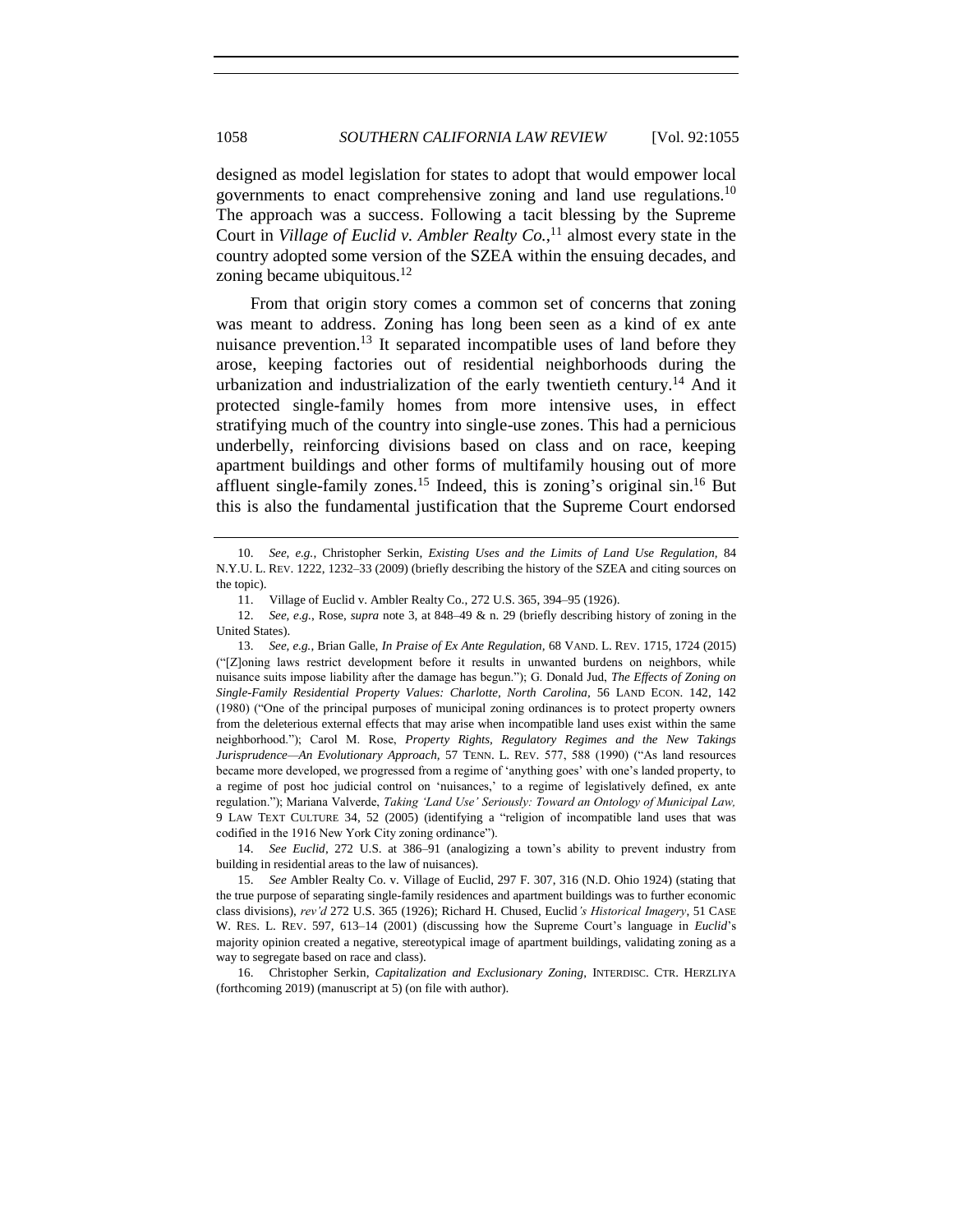#### in *Euclid.*<sup>17</sup>

Political fights emerged quickly. The mainstream arguments were not over the project of zoning, but instead over its implementation. Few people objected to the idea of using regulations to separate genuinely incompatible land uses. Indeed, the regulatory goal of minimizing externalities was consonant with both liberal and conservative convictions. But zoning's contours have been contested now for a long time. By and large, conservatives objected to regulatory restrictions on property rights and so have advocated for limited zoning that separates only the most conflicting uses. Others on the right have advocated for even more extreme regulatory minimalism, relying on private land use controls instead of zoning and invoking covenants and homeowners' associations as remedies for regulatory overreach.<sup>18</sup> Liberals, on the other hand, embraced zoning. They were willing to take a more capacious view of the harms of neighboring uses and so promoted increasingly fine-grained land use regulations.<sup>19</sup> The conventional understanding of attitudes towards zoning could therefore be presented along a simple spectrum from anti-regulation to pro-regulation.<sup>20</sup> Slowly over time, local governments moved beyond these narrow goals. Today, the underlying goals of many land use regulations have nothing to do with ex ante nuisance controls.

#### II. DIVERGENCE IN THE PURPOSES OF LAND USE REGULATION

Local governments have become increasingly creative about pursuing a variety of municipal goals through land use regulations, and zoning has become concomitantly more nuanced and sophisticated. The result is a more complex regulatory apparatus that owners must navigate to develop property in many jurisdictions. It has also resulted in widening fissures in the political fights over zoning. Although not always noticed, even by local officials and developers let alone by courts and scholars, the presumptive

<sup>17.</sup> Village of Euclid v. Ambler Realty Co., 272 U.S. 365, 394–97 (discussing the effects of apartment buildings on single-family residences and concluding that as apartments come very near to being nuisances, it is within a municipality's police powers to exclude them from single-family residential areas); *see also* Chused, *supra* note [15,](#page-2-0) at 614.

<sup>18.</sup> The intuition appears to be that burdens imposed by voluntary associations, like the private governance of a homeowner's association, are preferable to public regulatory authority. It is not obvious why that should be since people can choose their local governments just as they can choose their residential subdivisions. For early endorsement of *more* but not exclusive reliance on nuisance law, see Robert C. Ellickson, *Alternatives to Zoning: Covenants, Nuisance Rules, and Fines as Land Use Controls*, 40 U. CHI. L. REV. 681, 682–83, 761–62 (1973).

<sup>19.</sup> *See* Serkin, *supra* not[e 2,](#page-0-0) at 6–7, 13.

<sup>20.</sup> WILLIAM A. FISCHEL, THE HOMEVOTER HYPOTHESIS 14–16, 18 (2001) (comparing "growth machine" jurisdictions with "homevoter" jurisdictions).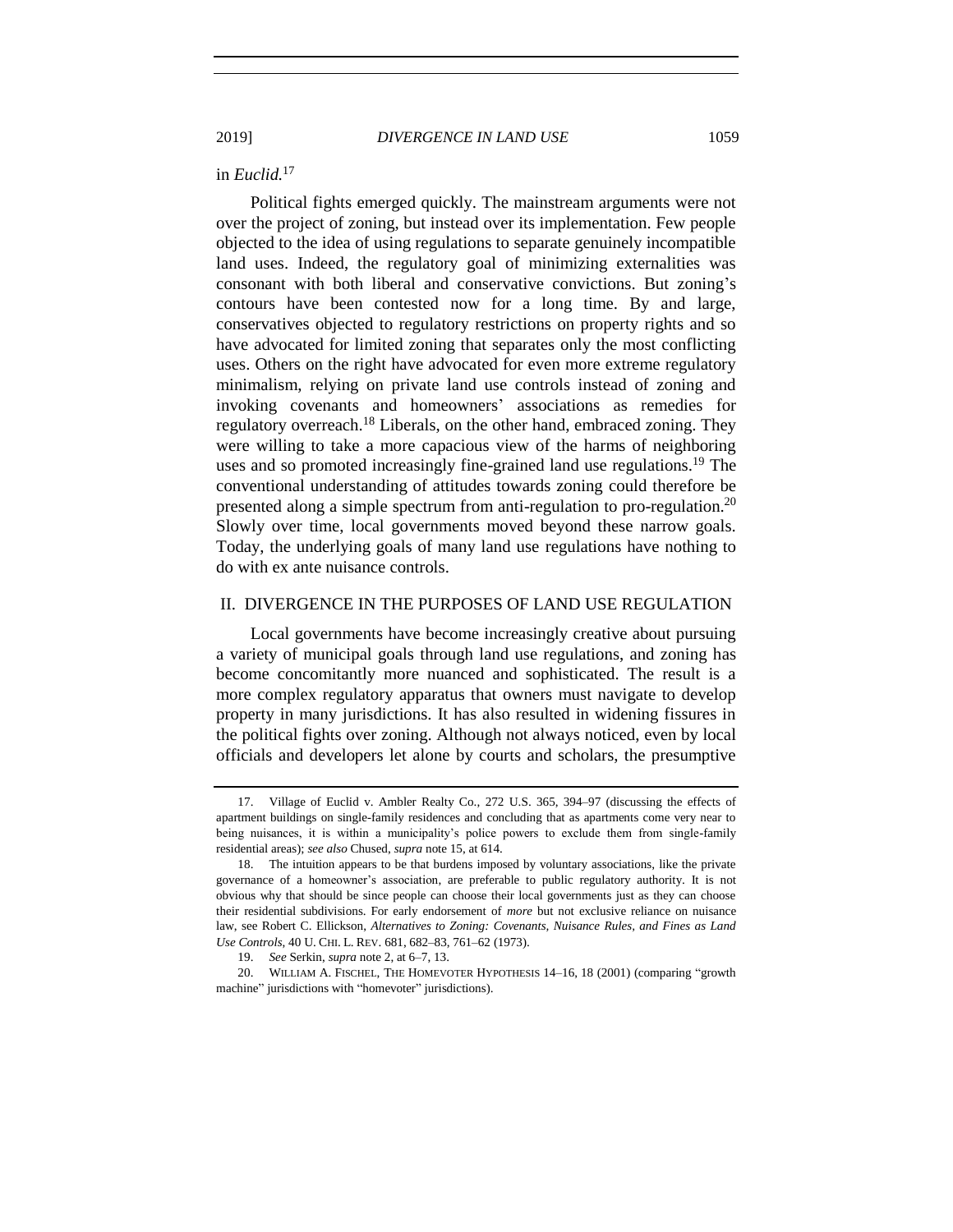conservative opposition to land use regulations and liberal support has, in many cases, flipped.<sup>21</sup> Odd political alliances dot the landscape of local land use disputes, with—for example—affordable housing advocates working alongside for-profit developers to resist restrictive zoning ordinances.

From a distance, the divergence in local uses of zoning creates what appears to be real instability. When the dispute over zoning was framed simply in terms of more versus less regulation, the stakes were predictable and relatively clear. But now with governments pursuing many different goals in their land use regulations—with apparent divergence in the *purposes* of zoning—this area of law appears quite chaotic.

Municipal land use regulations no longer converge around the central organizing goal of minimizing conflicting uses of property (if they ever truly did). This is not, however, a story of entirely disorganized divergence. The proliferation of goals still relies for the most part on conventional zoning tools, even if these tools are deployed somewhat differently. What one therefore observes, looking carefully, is multimodal convergence in land use controls. And identifying those various points of convergence can go a long way to discerning patterns in—and understanding the political stakes of—zoning fights wherever they occur. The first step, however, is to survey the many goals that land use regulations today can serve and how local governments tend to pursue them.

Many of the specific objectives are by now familiar. Scholars already distinguish between growth machine and homevoter jurisdictions.<sup>22</sup> Advocates for sustainable development clash with NIMBYs ("Not in My Backyard") and BANANAs ("Build Absolutely Nothing Anywhere Near Anything") and are joined by California's new YIMBYs ("Yes in My Backyard").<sup>23</sup> It is easy to observe these fights on the ground and to see

<sup>21.</sup> For some recognition of these changes, see Been, *supra* note [6,](#page-1-0) at 219–23; Serkin, *supra* note [2,](#page-0-0) at 13–16.

<sup>22.</sup> *See* Been, *supra* note [6,](#page-1-0) at 218 (noting that cities have traditionally been viewed as "growth machines" and suburbs as favoring NIMBY policies to protect "homevoter" property values).

<sup>23.</sup> *See* Edward H. Ziegler, *Sustainable Urban Development and the Next American Landscape: Some Thoughts on Transportation, Regionalism, and Urban Planning Law Reform in the 21st Century*, 42 URB. LAW. 91, 92–99 (2010) (discussing the NIMBY's opposition to sustainable development); Ben Lockshin, *Beyond NIMBY: Understanding Different Affordable Housing Advocates and Detractors (Part 1)*, GREATER GREATER WASH. (Sept. 26, 2017), https://ggwash.org/view/64879/beyond-nimbyunderstanding-different-affordable-housing-advocates-detractors (discussing the differences between NIMBYs and BANANAs); Alana Semuels, *From 'Not in My Backyard' to 'Yes in My Backyard'*, ATLANTIC (July 5, 2017), https://www.theatlantic.com/business/archive/2017/07/yimby-groups-pro-dev elopment/532437 (discussing the rise of YIMBY views in California in response to the need for highdensity housing).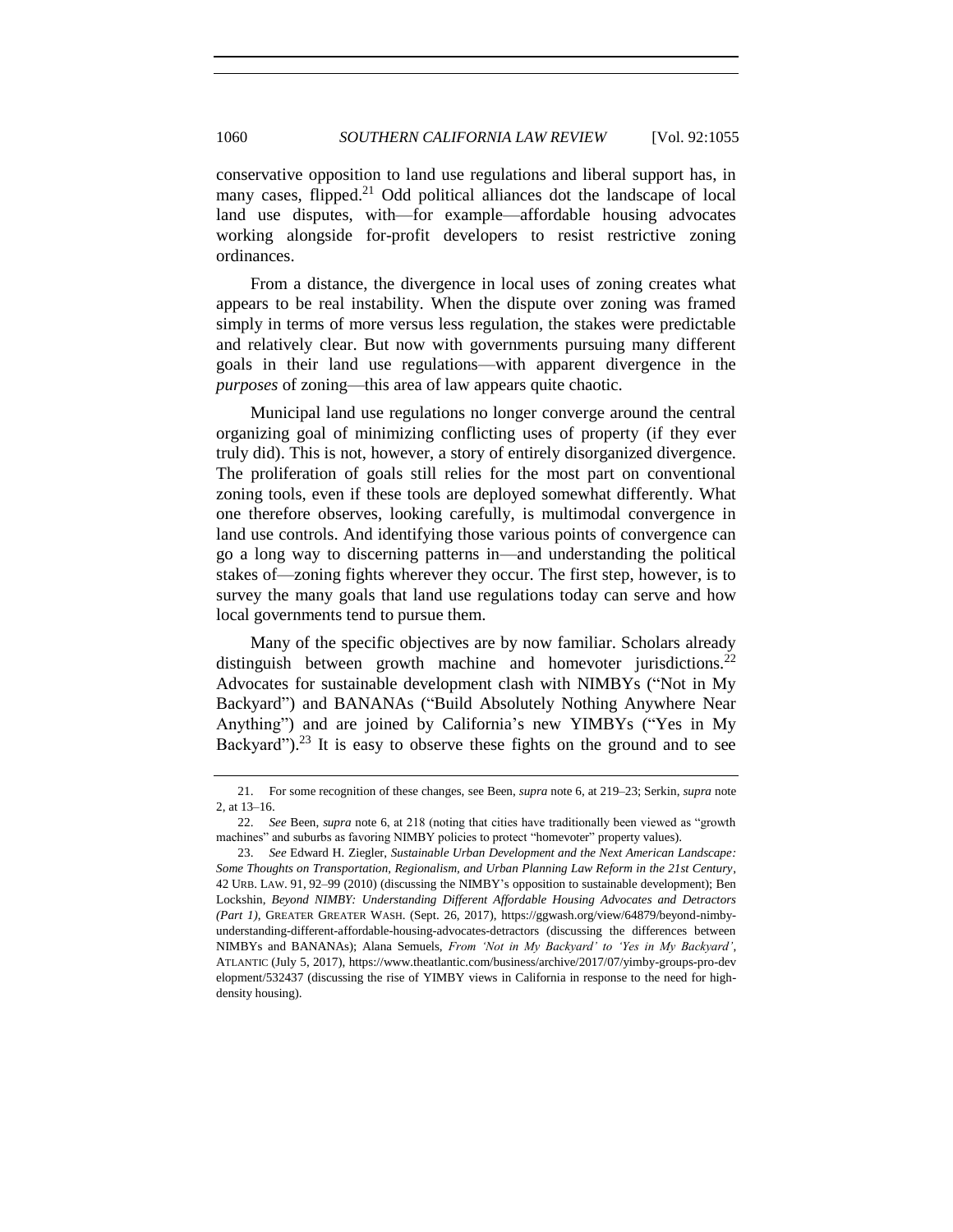how much jurisdictions can diverge in their land use priorities. But instead of seeing these as one-off battles or through the realpolitik lens of interestgroup conflicts, it is worth stepping back and canvassing the range of goals that local governments today pursue through their land use regulations.

Looking broadly, modern land use regulations often represent an effort to pursue one or more of the following goals. These are not mutually exclusive. Some are congruent with each other, but others are in inextricable tension. Many implicate a voluminous academic literature. They are presented here in only their most cursory outlines. The value of this Article is not in the exhaustive explication of any particular land use goal but instead in a broad survey of many of them together to identify the resulting content of the land use regulations that each of these goals tends to produce. What begins to emerge is a sense of real divergence in the objectives that local officials pursue through land use regulations, the implementation of which nevertheless converges around a few key zoning tools.

#### A. MINIMIZING HARMS FROM NEIGHBORS

Minimizing conflicting uses of property is the original justification for zoning, and conventional land use tools are well-suited to this goal by separating residential, commercial, and industrial uses. Debates persist over what counts as incompatibility and what sorts of externalized harms need to be regulated.<sup>24</sup> Nevertheless, this overarching goal—and the resulting approach to zoning—are straightforward. Indeed, this objective continues to dominate land use regulation in many suburbs, where residents continue to protect low-intensity residential development by minimizing incursions of more intensive uses. 25

<sup>24.</sup> *See generally* Holly Doremus, *Takings and Transitions*, 19 J. LAND USE & ENVTL. L. 1 (2003) (discussing the effects of changing morals, technology, and scientific understanding on land use regulations); William A. Fischel, *The Law and Economics of Cedar-Apple Rust: State Action and Just Compensation in* Miller v. Schoene, 3 REV. L. & ECON. 133 (2007) (concluding that the government should regulate land uses that harm uses with higher commercial values).

<sup>25.</sup> *See* Wayne Batchis, *Enabling Urban Sprawl: Revisiting the Supreme Court's Seminal Zoning Decision* Euclid v. Ambler *in the 21st Century*, 17 VA. J. SOC. POL'Y & L. 373, 379–80 (2010) (explaining that the single-use zoning structure exists in the majority of U.S. jurisdictions); Nicole Stelle Garnett, *Save the Cities, Stop the Suburbs?*, 116 YALE L.J. POCKET PART 192 (2006), http://yalelawjournal.org/forum/save-the-cities-stop-the-suburbs (discussing the persistence of singleuse zoning in suburbs).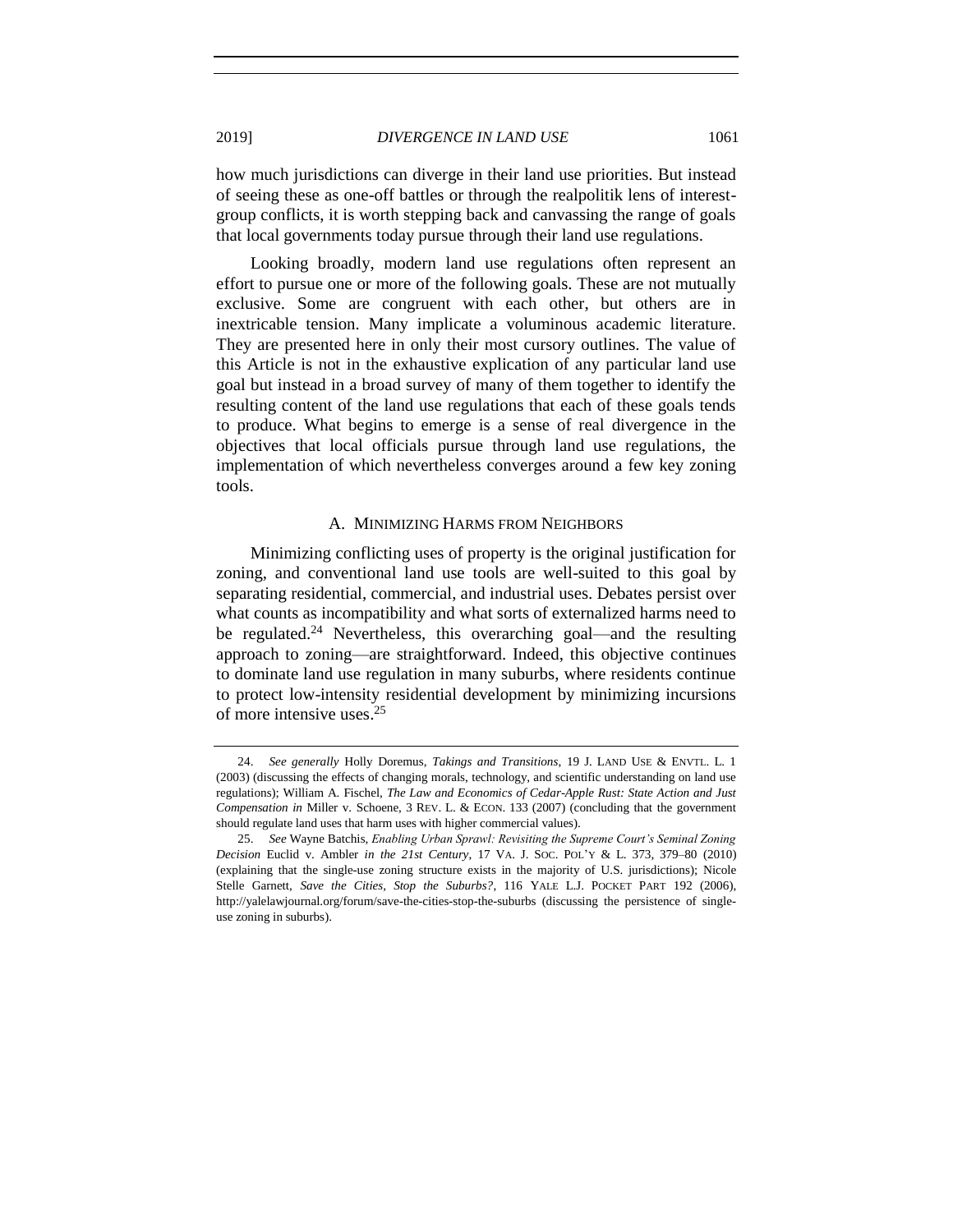# 1062 *SOUTHERN CALIFORNIA LAW REVIEW* [Vol. 92:1055

#### B. NEW URBANISM AND MIXED USE

In many other areas, however, the traditional view of incompatible uses has broken down. People increasingly seek mixed uses and walkable neighborhoods, preferring that vibrancy to single-use residential areas.<sup>26</sup> New urbanism champions these land use goals.<sup>27</sup> New urbanists may still accept at least implicitly the goal of separating incompatible uses, but they adopt a very different view of what counts as incompatible.

New urbanist land use regulation therefore looks quite different from conventional Euclidean zoning. The regulatory regime still regulates land uses and development density, but it seeks vibrant and diverse uses instead of homogenous ones. In addition to some rigid use districts, then, it permits forms of mixed-use development.<sup>28</sup> Some zoning ordinances do this explicitly, predesignating certain zones for mixed use buildings.<sup>29</sup> Others do this through overlay districts or through special exceptions and variances.<sup>30</sup> The result is mixing more intensive and commercial uses with residential ones, often on arterial streets or in places located near mass transit.

#### C. ENCOURAGING GROWTH

Following Professors Harvey Molotch and William Fischel, land use literature has long divided municipalities into "growth machine" and "homevoter" jurisdictions. $31$  The former seek to attract development and mobile capital and to encourage investments in new local developments. But this can be further subdivided into a number of different specific

<sup>26.</sup> *See, e.g.*, J. Peter Byrne, *The Rebirth of the Neighborhood*, 40 FORDHAM URB. L.J. 1595, 1596–97 (2013) (arguing that new urban residents seek vibrant, mixed-use neighborhoods).

<sup>27.</sup> Doris S. Goldstein, *New Urbanism—Planning and Structure of the Traditional Neighborhood Development*, 17 PROB. & PROP. 9, 9 (2003) ("New Urbanism is a land planning philosophy advocating compact, mixed-use, pedestrian-friendly development.").

<sup>28.</sup> *See id.* at 10 (discussing how new urban developments separate residential and commercial sections but also allow a mixture of uses in residential sections).

<sup>29.</sup> For an example of explicit mixed-use zoning, see SEASIDE, FL., CODE OF ORDINANCES ch. 158, no. 83-10 (1983); Samantha Salden, *The Seaside Code: The Poster That Started It All*, SEASIDE RES. PORTAL, https://seaside.library.nd.edu/essays/the-code (last visited May 11, 2019) (discussing the Seaside Code as the first application of new urbanism in a form-based code).

<sup>30.</sup> Brian W. Ohm & Robert J. Sitkowski, *The Influence of New Urbanism on Local Ordinances: The Twilight of Zoning?*, 35 URB. LAW. 783, 785 (2003) (comparing flexible techniques such as overlay zoning to the rigidity of single-use districts); Scott B. Osborne, *Planning Issues in Mixed-Use Developments,* 21 PRAC. REAL EST. LAW. 29, 30 (2005) (discussing new urbanist zoning through conditional use permits and special zoning designations).

<sup>31.</sup> FISCHEL, *supra* note [20,](#page-3-0) at ix, 15–16; Harvey Molotch, *The City as a Growth Machine: Toward a Political Economy of Place*, 82 AM. J. SOC. 309, 309–10 (1976).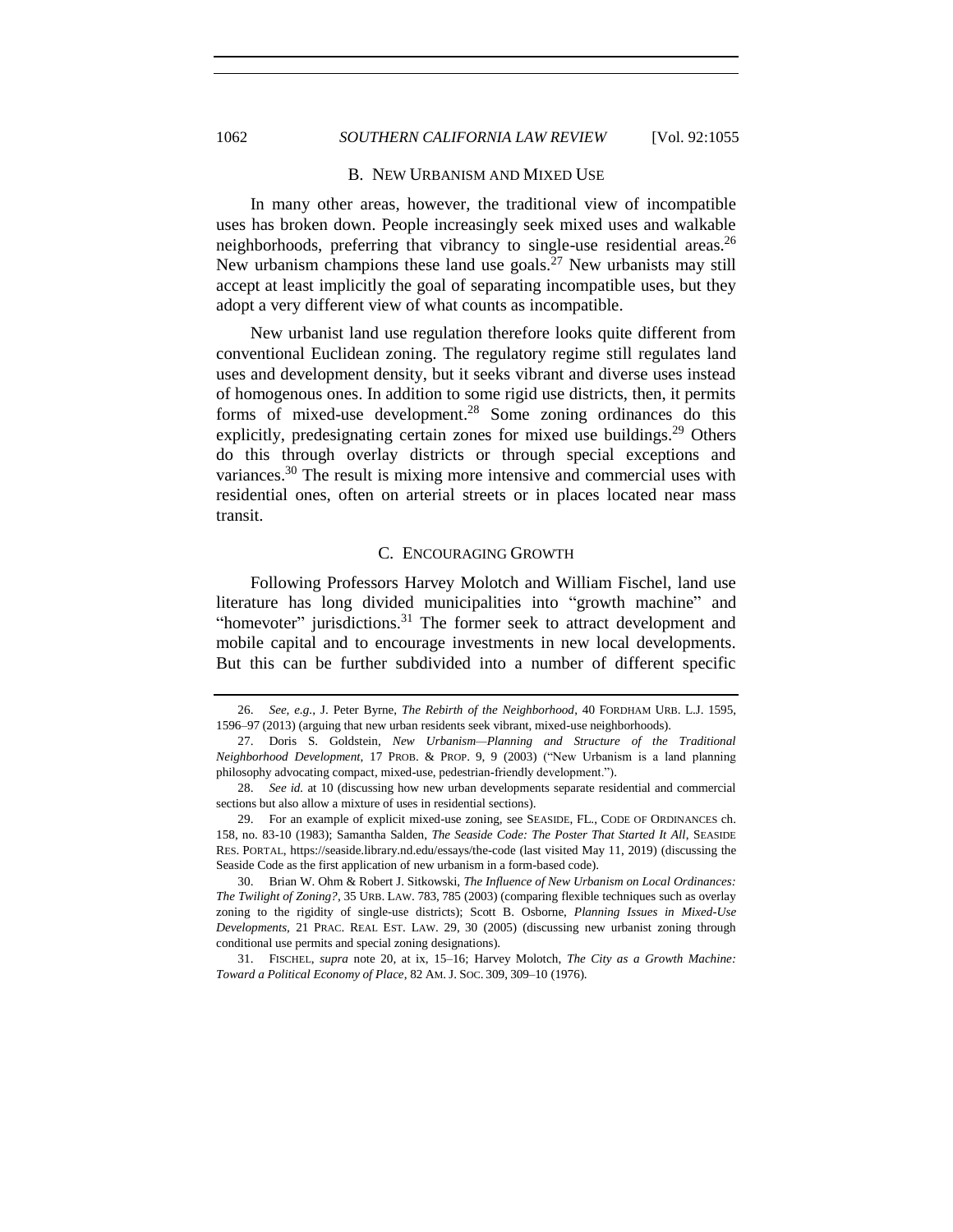motivations. Most obviously, as the "growth machine" name implies, this pro-development attitude can reflect a straightforward desire to benefit the local development community. Builders, architects, realtors, lawyers, bankers, and others all have a strong financial interest in increased development activity.<sup>32</sup> Others favor growth for its own sake. A growing city feels dynamic and vibrant, even as it puts pressure on existing communities.<sup>33</sup> Still others are more instrumental, favoring growth for the increased economic activity that it sometimes produces and also for the services and amenities that size brings, whether a restaurant, professional sports team, or symphony, to name just some of the most obvious examples.<sup>34</sup>

Whatever the specific reason, this pro-growth agenda translates into a broad hostility to strict land use regulations. Municipalities that impose onerous regulatory hurdles are at a competitive disadvantage when it comes to attracting development and will expect to see development activity decrease, all else being equal. The resulting approach to zoning is therefore to minimize regulatory hurdles in order to encourage growth.

#### D. DISCOURAGING GROWTH

The opposite goal is also commonplace: discouraging growth. Just as some people seek growth for the amenities it brings, others may object because of increasing congestion or changes in municipal character that can accompany substantial new development.<sup>35</sup> It can also come simply from status quo bias.<sup>36</sup>

<sup>32.</sup> S. Rodgers, *Urban Growth Machine*, *in* 12 INTERNATIONAL ENCYCLOPEDIA OF HUMAN GEOGRAPHY 40, 41–42 (Rob Kitchin & Nigel Thrift, eds., 2009) (describing the property investors, developers, financiers, etc. that make up the growth machine).

<sup>33.</sup> *See* OFFICE OF POLICY DEV. & RESEARCH, U.S. DEP'T OF HOUS. & URBAN DEV., ENSURING EQUITABLE NEIGHBORHOOD CHANGE: GENTRIFICATION PRESSURES ON HOUSING AFFORDABILITY 5–6 (2016), https://www.huduser.gov/portal/sites/default/files/pdf/Insights-Ensuring-Equitable-Growth.pdf (discussing the burdens of rapid urban growth on existing communities).

<sup>34.</sup> *See* William K. Jaeger, *The Effects of Land-Use Regulations on Property Values*, 36 ENVTL. L. 105, 112–17 (2006) (discussing how land use decisions can increase property values and "amenity" benefits); *see, e.g.*, Scott Cohn, *New Insights on How Cities and States Stack Up in the Race to Win Amazon's \$5 Billion HQ2,* CNBC, https://www.cnbc.com/2018/07/05/new-clues-on-how-cities-stackup-in-the-race-to-win-amazons-hq2.html (last updated July 10, 2018, 7:42 PM) (explaining that Amazon's criteria for new headquarters includes an area with more than one million people and urban locations that can attract and retain talent).

<sup>35.</sup> *See* Michelle Shortsleeve, *Challenging Growth-Restrictive Zoning in Massachusetts on a Disparate Impact Theory,* 27 B.U. PUB. INT. L.J. 361, 380 (2018) (describing how municipalities use zoning to limit population growth, and thus constrain congestion and preserve community aspects).

<sup>36.</sup> Eric A. Cesnik, *The American Street*, 33 URB. LAW. 147, 173–84 (2001) (discussing how metropolitan planning is constrained by the status quo or the existing look and function of the area).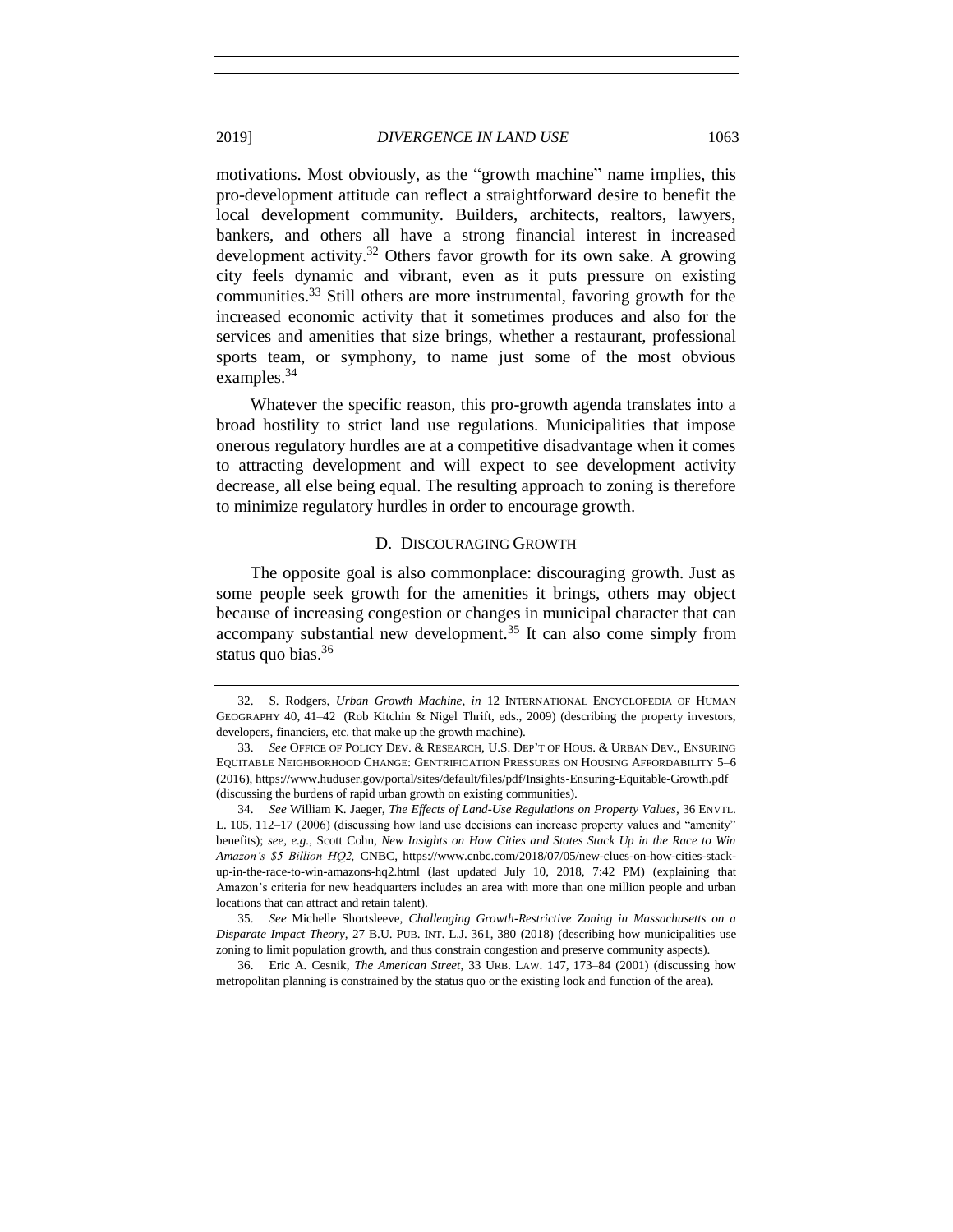<span id="page-9-0"></span>Again, whatever the specific motivation, the anti-growth agenda embraces zoning and land use regulations of all kinds. The clearest regulatory strategy to preserve the status quo is to erect as many regulatory hurdles as possible to prevent new development. Strict zoning requirements, including designating large areas of a municipality as effectively off-limits for development, are the most obvious techniques.  $37$ But adding new layers of regulation can be equally if not more effective. One study has demonstrated that every new regulation reduces building permits for multifamily units by 6%. <sup>38</sup> Historic preservation rules, strict subdivision ordinances, development impact fees, and so forth can also create an atmosphere hostile to development that drives growth elsewhere.

## E. ZONING FOR TAX REVENUE

Zoning is increasingly bound up with issues of municipal finance. Sometimes this is direct, like using regulatory concessions as opportunities to raise money or develop infrastructure.<sup>39</sup> But more often, this is indirect, like using zoning to encourage land uses that have net positive budget impacts. Public schools, in particular, are often the largest expense for local governments and therefore drive land use decisions.<sup>40</sup>

While normatively controversial, local governments often seek to exclude affordable housing because low-income households generate relatively little revenue and yet place significant burdens on municipal budgets through impacts on schools and other municipal services. On the flip side, local governments seek land uses that generate substantial tax revenue while creating few costs.<sup>41</sup> Depending on the nature of the tax base, this often means seeking to attract high-valued homes for people with few if any school-aged children.

Traditionally, these dynamics have produced large-lot zones, limits or

<sup>37.</sup> *See* Robert C. Ellickson, *Suburban Growth Controls: An Economic and Legal Analysis*, 86 YALE L.J. 385, 390–92 (1977) (describing the various ways municipalities prevent all development in certain areas).

<sup>38.</sup> Kristoffer Jackson, *Do Land Use Regulations Stifle Residential Development? Evidence from California Cities,* 91 J. URB. ECON. 45, 54 (2016); *see also* Been*, supra* note [6,](#page-1-0) at 227–28.

<sup>39.</sup> *See infra* Section II.F.

<sup>40.</sup> ELLICKSON ET AL., *supra* note [3,](#page-0-0) at 649–50 (discussing the high public costs of public schools). For an analysis of the interplay between fiscal land use decisions and public schools, see Eric A. Hanushek & Kuzey Yilmaz, *Land-Use Controls, Fiscal Zoning, and the Local Provision of Education*, 43 PUB. FIN. REV. 559, 563–67 (2015).

<sup>41.</sup> *See* Paul G. Lewis, *Retail Politics: Local Sales Taxes and the Fiscalization of Land Use,* 15 ECON. DEV. Q. 21, 24–26 (2001) (arguing that the quest for retail development and its resulting sales tax revenue motivates California's land use decisions).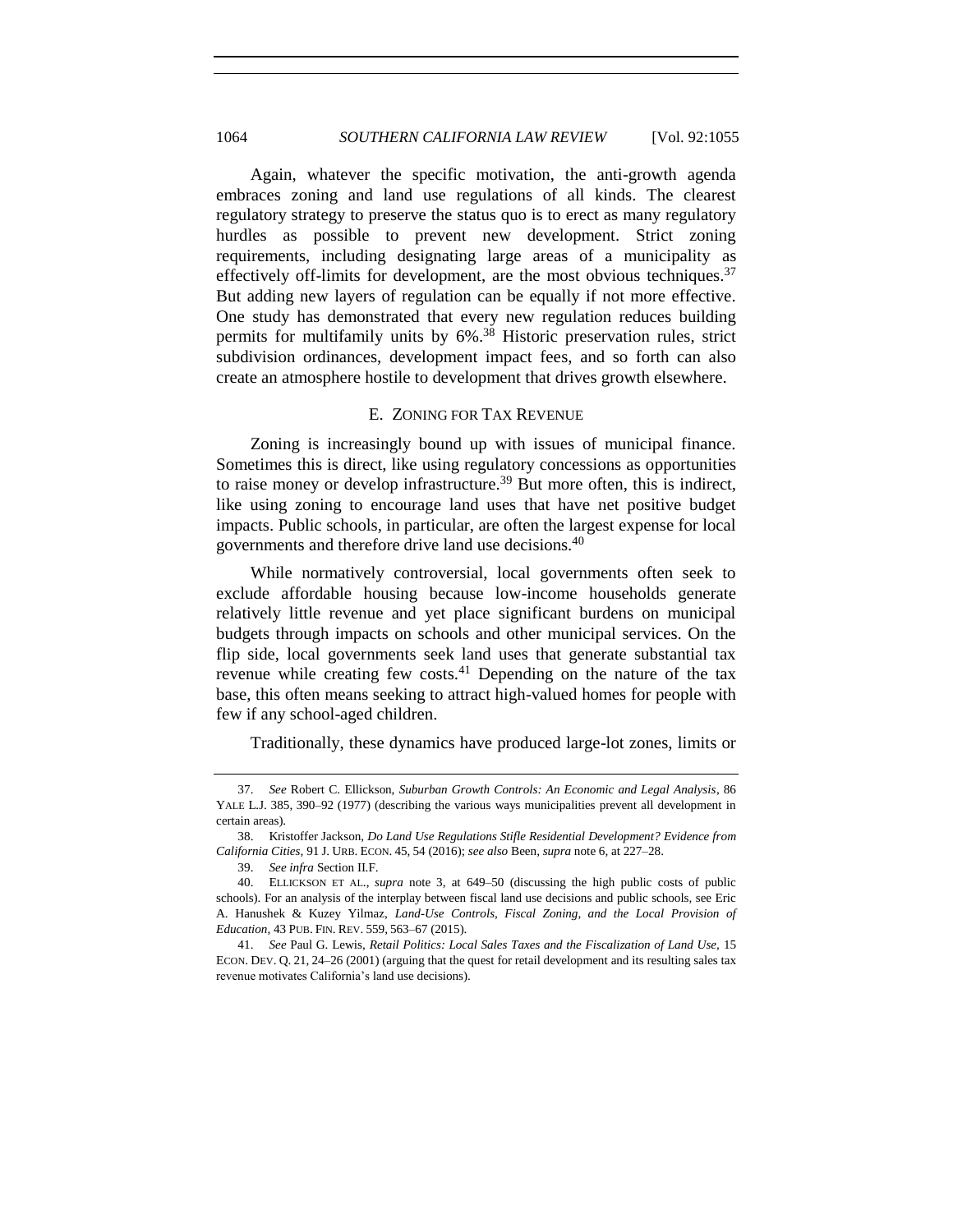bans on multifamily housing, and other familiar, if troubling, forms of exclusionary zoning. By requiring housing that consumes more land per unit, a local government can reduce the amount of housing that can be built in any area and also can increase the land costs associated with housing, driving up prices. Admittedly, this dynamic has been shifting somewhat in recent years. Changing consumer preferences means that dense, mixed-use, multifamily development can sometimes be the most expensive, with new high-rise areas in cities like Nashville generating by far the most net tax revenue per square foot.<sup>42</sup> Nevertheless, in much of the country and especially in suburbs, the conventional wisdom still holds. Those places still deploy large lot zoning and bans on multifamily housing in order to exclude lower-income households and to attract and retain housing for the affluent.<sup>43</sup>

#### F. ZONING FOR FEES

A more direct form of fiscal zoning comes from the bargaining opportunity that land use regulations can represent. Several decades ago, Professor Carol Rose demonstrated that zoning can be seen through the competing lenses of planning and dealing.<sup>44</sup> Under the dealing model, land use regulations should be seen as a kind of opening offer. Developers then must petition governments for more permissive regulations—like increases in density—and provide certain financial or in-kind benefits in exchange for regulatory largesse. Some people view this as a kind of graft, others simply as a way of ensuring that developers internalize more of the costs of increased density.<sup>45</sup> Regardless, many local governments have become increasingly sophisticated about enacting land use regulations that create a framework for bargaining.

The most familiar example is the imposition of impact fees or exactions. These are explicit mechanisms by which local governments charge developers for the burdens of new development, either through

<span id="page-10-0"></span>

<sup>42.</sup> Christopher Serkin & Leslie Wellington, *Putting Exclusionary Zoning in Its Place: Affordable Housing and Geographic Scale*, 40 FORDHAM URB. L.J. 1667, 1684 (2013); SMART GROWTH AM., FISCAL IMPACT ANALYSIS OF THREE DEVELOPMENT SCENARIOS IN NASHVILLE-DAVIDSON COUNTY, TN 11 (2013), https://smartgrowthamerica.org/app/legacy/documents/fiscalanalysis-of-nashville-develop ment.pdf (showing the tax revenue generated by the one high-rise area as compared to two other developments).

<sup>43.</sup> Been, *supra* note [6,](#page-1-0) at 219–23.

<sup>44.</sup> Rose, *supra* not[e 3,](#page-0-0) at 882, 889–91.

<sup>45.</sup> *See, e.g.*, Vicki Been, *Impact Fees and Housing Affordability*, 8 CITYSCAPE 139, 143–47 (2005) (discussing the advantages and disadvantages of development fees); Arthur C. Nelson, *Development Impact Fees: The Next Generation,* 26 URB. LAW. 541, 548–53 (1994) (addressing various objections to development fees).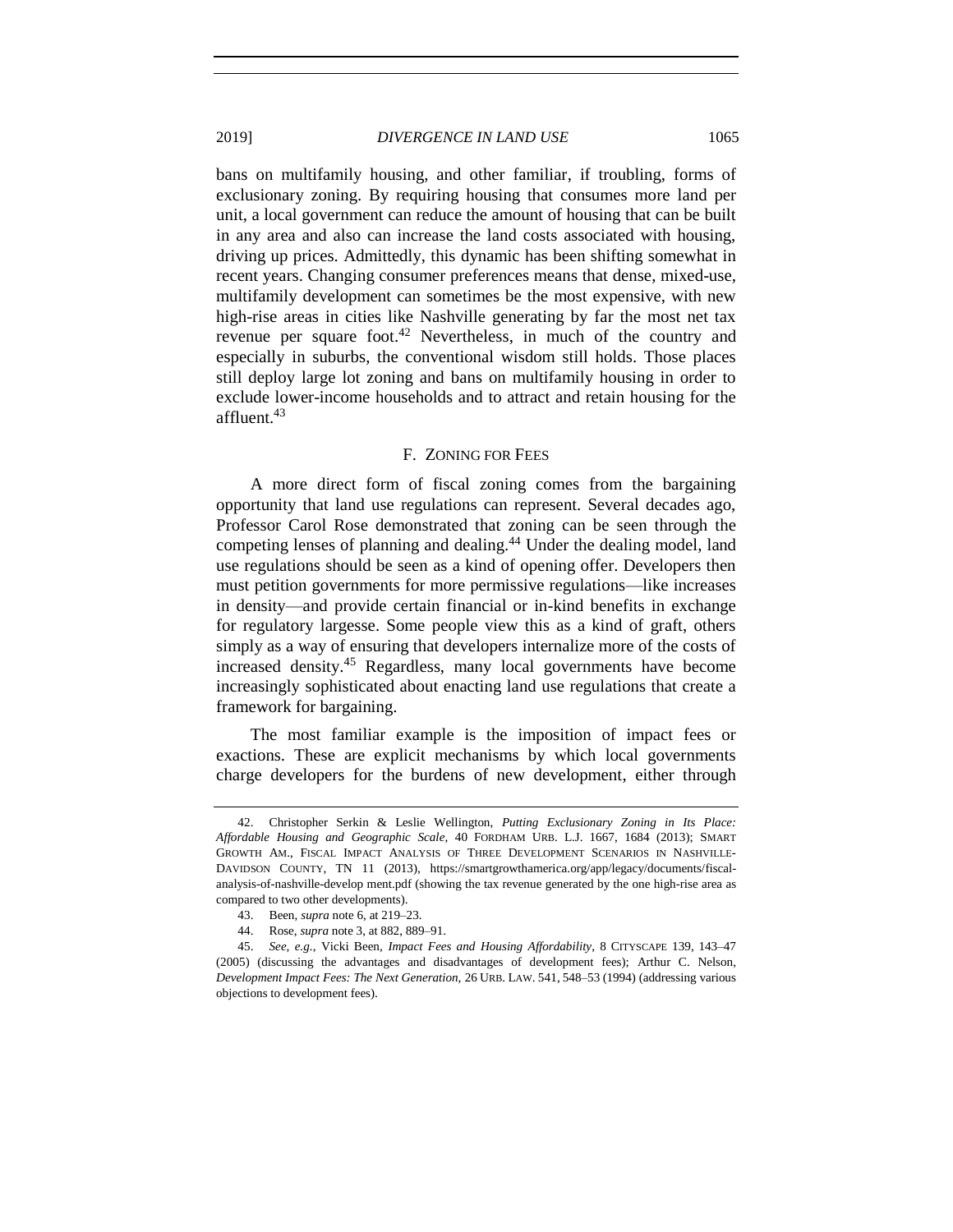prespecified legislated fees or ad hoc bargains.<sup>46</sup> But other zoning approaches also create bargaining moments for local governments. For example, some local governments place large amounts of land into holding zones, typically industrial or agricultural zones where no other uses are permitted.<sup>47</sup> These do not reflect the municipality's judgment about the highest and best use for the property but instead create such strict limits that anyone wanting to develop the property will have to seek a rezoning. Since property owners are rarely entitled to rezonings as of right, this gives municipalities discretion and so creates a meaningful opportunity to bargain for developer contributions to infrastructure, and so forth.

More generally, then, zoning ordinances can generate revenue either by imposing prespecified impact fees or by giving local officials discretion in land use decisionmaking. Vague zoning standards—like a requirement that development be "consistent" with existing community—allow local officials to deny land use applications.<sup>48</sup> This discretion therefore also allows officials to grant the applications but only upon certain concessions or contributions by the developer.

## G. ZONING TO INCREASE PROPERTY VALUES

According to Professor Fischel's leading account of suburbs and small local governments, homeowners dominate the political landscape and are primarily motivated by property values.<sup>49</sup> Most homeowners' primary asset is their house, and so they are keenly interested in property values, seek policies and regulations that will increase local property values, and reward local politicians who provide them. $50$ 

There is no magic zoning bullet that will automatically create higher values. Instead, the relationship between zoning and property values is dynamic and depends tremendously on local context. Nevertheless, it is generally the case that restricting the supply of developable land will tend to increase property values. In fact, it amounts to a kind of transfer from new entrants who have to pay higher housing costs to in-place residents

<span id="page-11-0"></span>

<sup>46.</sup> *See* Jim Rossi & Christopher Serkin, *Energy Exactions*, 104 CORNELL L. REV. (forthcoming 2019).

<sup>47.</sup> *See* Robert C. Ellickson, *The Role of Economics in the Teaching of Land-Use Law*, 1 UCLA J. ENVTL. L. & POL'Y 1, 7 (1980).

<sup>48.</sup> *See* Erin Ryan, *Zoning, Taking, and Dealing: The Problems and Promise of Bargaining in Land Use Planning Conflicts*, 7 HARV. NEGOT. L. REV. 337, 347–49 (2002) (noting the increasingly discretionary practice of land use decisionmaking).

<sup>49.</sup> FISCHEL, *supra* note [20,](#page-3-0) at 18.

<sup>50.</sup> *Id.* at 5–6.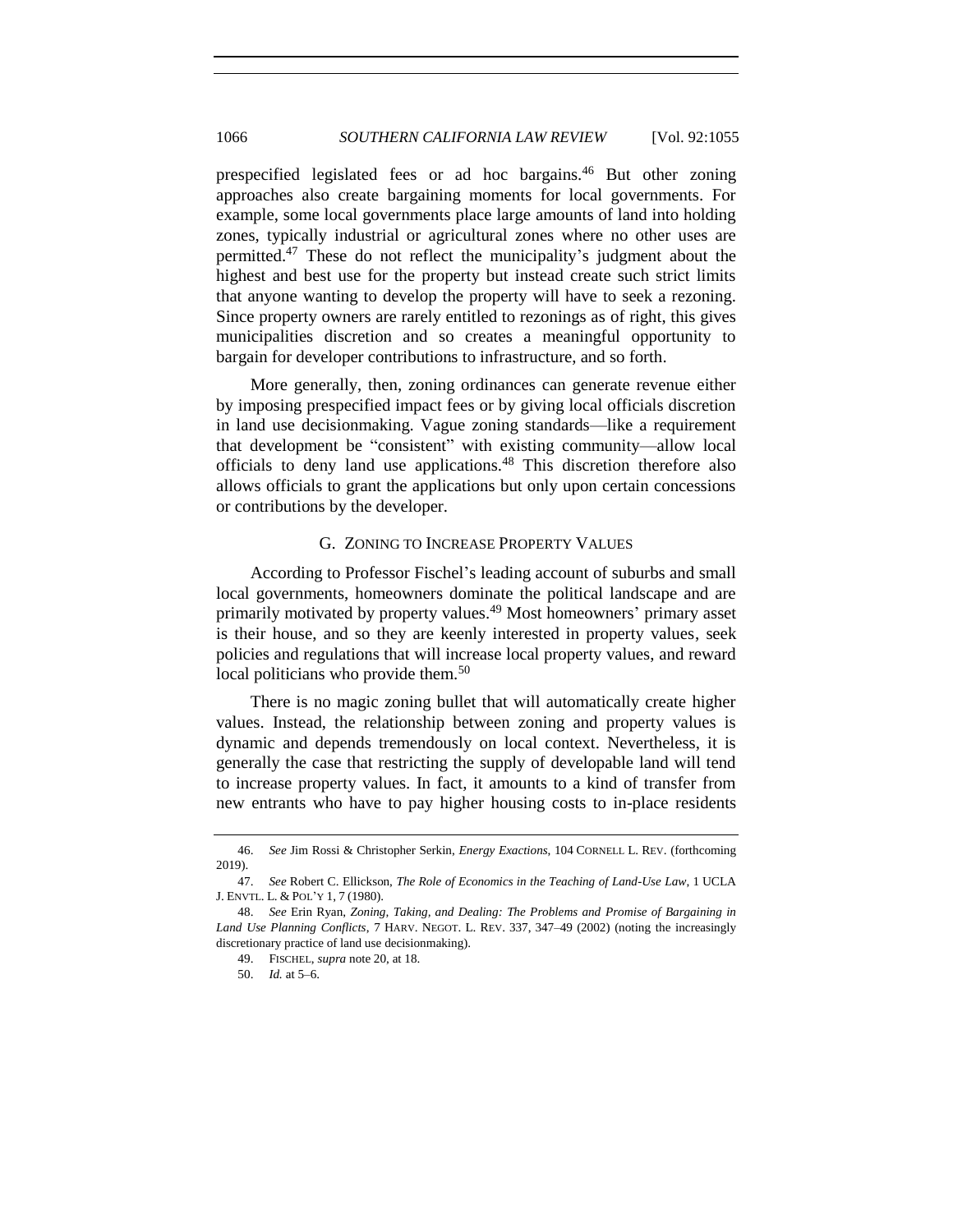who see their property values climb.<sup>51</sup>

This does not always work. Sometimes, depending on elasticity in local markets, strict regulations can produce economic stagnation. If demand for housing is weak or very responsive to price, then overly restrictive zoning can be self-defeating.<sup>52</sup> But where demand is strong, as in many affluent and developed communities, restrictions on supply can increase property values for in-place property owners.

#### <span id="page-12-0"></span>H. AFFORDABILITY

Not everyone benefits from rising property values. A countervailing pressure in many municipalities is the desire to encourage more affordable housing options.<sup>53</sup> Rents and home prices that are too high can drive out important members of the community—like teachers, government employees, artists, low-wage workers, and so forth—which can have adverse economic effects and can also deplete social capital.<sup>54</sup>

Local governments have a number of tools at their disposal to address housing affordability, but each comes with limitations. Obvious, but much maligned, tools include rent regulation and the provision of public housing.<sup>55</sup> But land use regulations can also be deployed to encourage affordable housing. Inclusionary zoning, for example, offers developers density bonuses in exchange for developing some number of affordable units or sometimes requires a number of affordable units outright as a condition for building.<sup>56</sup> More generally, too, simply increasing the supply of any form of new housing can also put downward pressure on price.<sup>57</sup> Cities today are experimenting with ways of relaxing density limits in order

<sup>51.</sup> Vicki Been, *"Exit" as a Constraint on Land Use Exactions: Rethinking the Unconstitutional Conditions Doctrine*, 91 COLUM. L. REV. 473, 483 (1991); Molly S. McUsic, *Looking Inside Out: Institutional Analysis and the Problem of Takings*, 92 NW. U.L. REV. 591, 625−26 & n.162 (1998).

<sup>52.</sup> Been, *supra* note [51,](#page-11-0) at 504, 509 (discussing how one community's overly stringent regulation may result in an otherwise beneficial development being taken to a community with better regulatory policies).

<sup>53.</sup> *See* Been, *supra* note [6,](#page-1-0) at 227–29 (noting the contributions of restrictions on housing supply to the lack of affordable housing options).

<sup>54.</sup> Steven J. Eagle, *"Affordable Housing" as Metaphor*, 44 FORDHAM URB. L.J. 301, 306–21 (2017) (discussing the diverse economic and social benefits of affordable housing); *see also* KEITH WARDRIP ET AL., CTR. FOR HOUS. POLICY, THE ROLE OF AFFORDABLE HOUSING IN CREATING JOBS AND STIMULATING LOCAL ECONOMIC DEVELOPMENT 10–13 (2011), https://providencehousing.org/wpcon tent/uploads/2014/03/Housing-and-Economic-Development-Report-2011.pdf.

<sup>55.</sup> Serkin, *supra* note [16](#page-2-0) (offering a tentative justification for rent regulation).

<sup>56.</sup> For an overview of inclusionary zoning, see Cecily T. Talbert et al., *Recent Developments in Inclusionary Zoning*, 38 URB. LAW. 701, 702–03 (2006).

<sup>57.</sup> *See* Vicki Been et al., *Supply Skepticism: Housing Supply and Affordability*, 29 HOUSING POL'Y DEBATE 25, 29 (2019).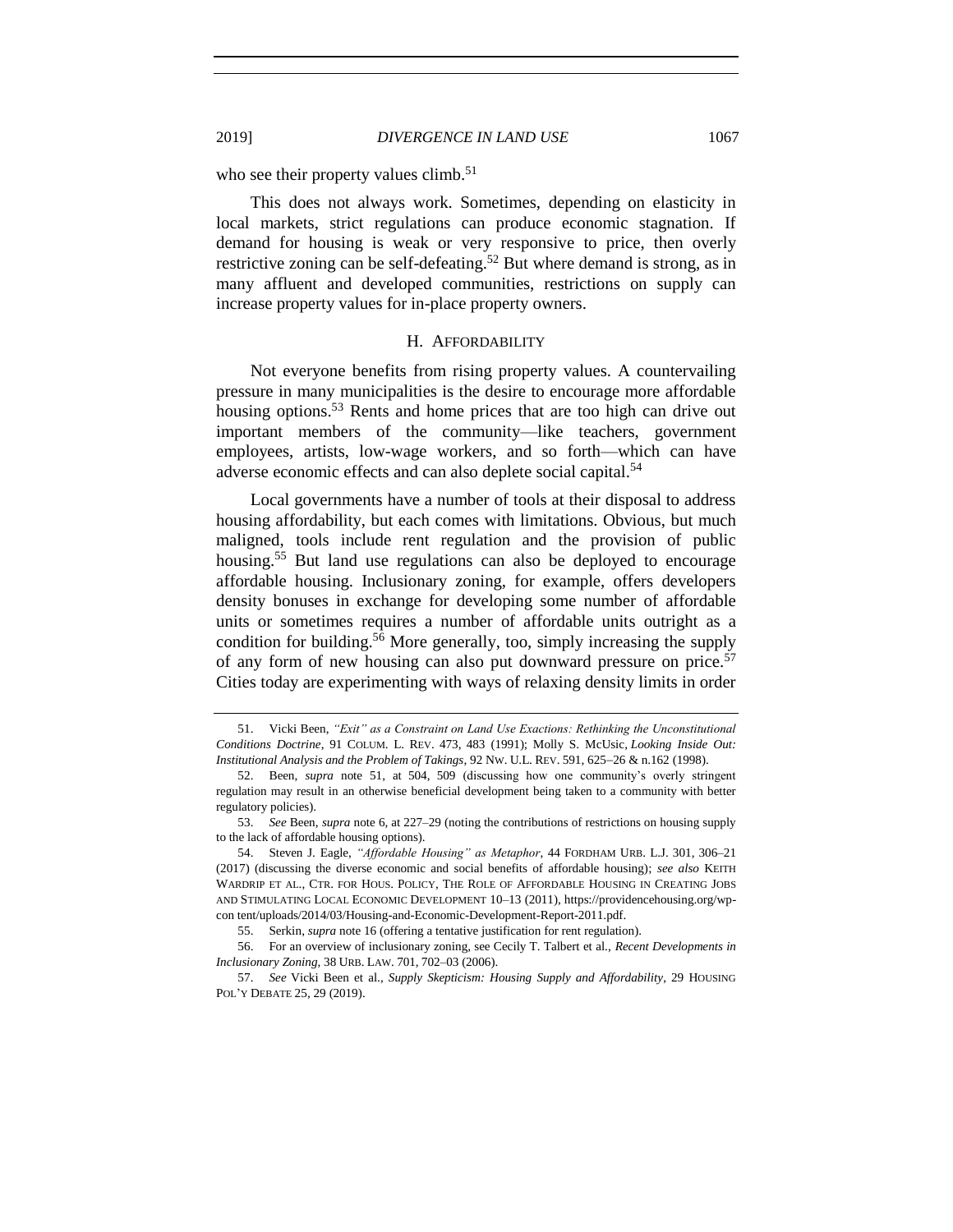to increase the supply of new housing and thereby address affordability. In 2018, New York, for example, changed its off-street parking requirements for certain kinds of buildings, dramatically increasing the number of residential units that could be developed on any given lot.<sup>58</sup> The most extreme example is the YIMBY movement in California, which pushed for a change in 2018 that would have all but eliminated density limits on residential development anywhere near mass transit.<sup>59</sup> This would have unlocked an enormous amount of development potential throughout California's cities. The measure failed, but there can be no doubt that affordability is motivating increasing political pressure.<sup>60</sup>

Not everyone agrees that unlocking development potential will help with affordability. Indeed, it might seem that developing high-end market rate housing would *increase* not *decrease* local housing costs. But the law of supply and demand is powerful, and even market-rate housing eases the demand for more modest existing housing elsewhere in the municipality and so puts downward pressure on price. In 2019, Professor Vicki Been et al. surveyed the economic literature and concluded that unlocking supply, even without explicit inclusionary zoning requirements, helps make housing more affordable, whereas supply restrictions drive prices up.<sup>61</sup> While responses remain controversial and contested, zoning for affordability involves lowering regulatory barriers, reducing development restrictions and unlocking increased development potential, or directly regulating price either through rent regulation or inclusionary zoning.

## I. HISTORIC PRESERVATION

Although not squarely "zoning" in many places, historic preservation can motivate local officials who seek to protect buildings or neighborhoods of historic significance. Designating property as historically significant can create a new layer of regulatory oversight. It therefore triggers a kind of additional veto right that can make it more difficult to build.<sup>62</sup> Historic preservation ordinances vary in their details and in their strength but

<sup>58.</sup> N.Y.C., NY, THE ZONING RESOLUTION, art. II, ch. 5 (2018), https://www1.nyc.gov/site/ planning/zoning/access-text.page.

<sup>59.</sup> Benjamin Schneider, *YIMBYs Defeated as California's Transit Density Bill Stalls*, CITYLAB (Apr. 18, 2018), https://www.citylab.com/equity/2018/04/californias-transit-density-bill-stalls/558341.

<sup>60.</sup> *See id.*

<sup>61.</sup> Been et al., *supra* note [57,](#page-12-0) at 27–29.

<sup>62.</sup> *See* Vicki Been et al., *Preserving History or Restricting Development? The Heterogeneous Effects of Historic Districts on Local Housing Markets in New York City,* 92 J. URB. ECON. 16, 17 (2016) ("We find that construction activity falls in districts after designation, as expected given the rules accompanying designation.").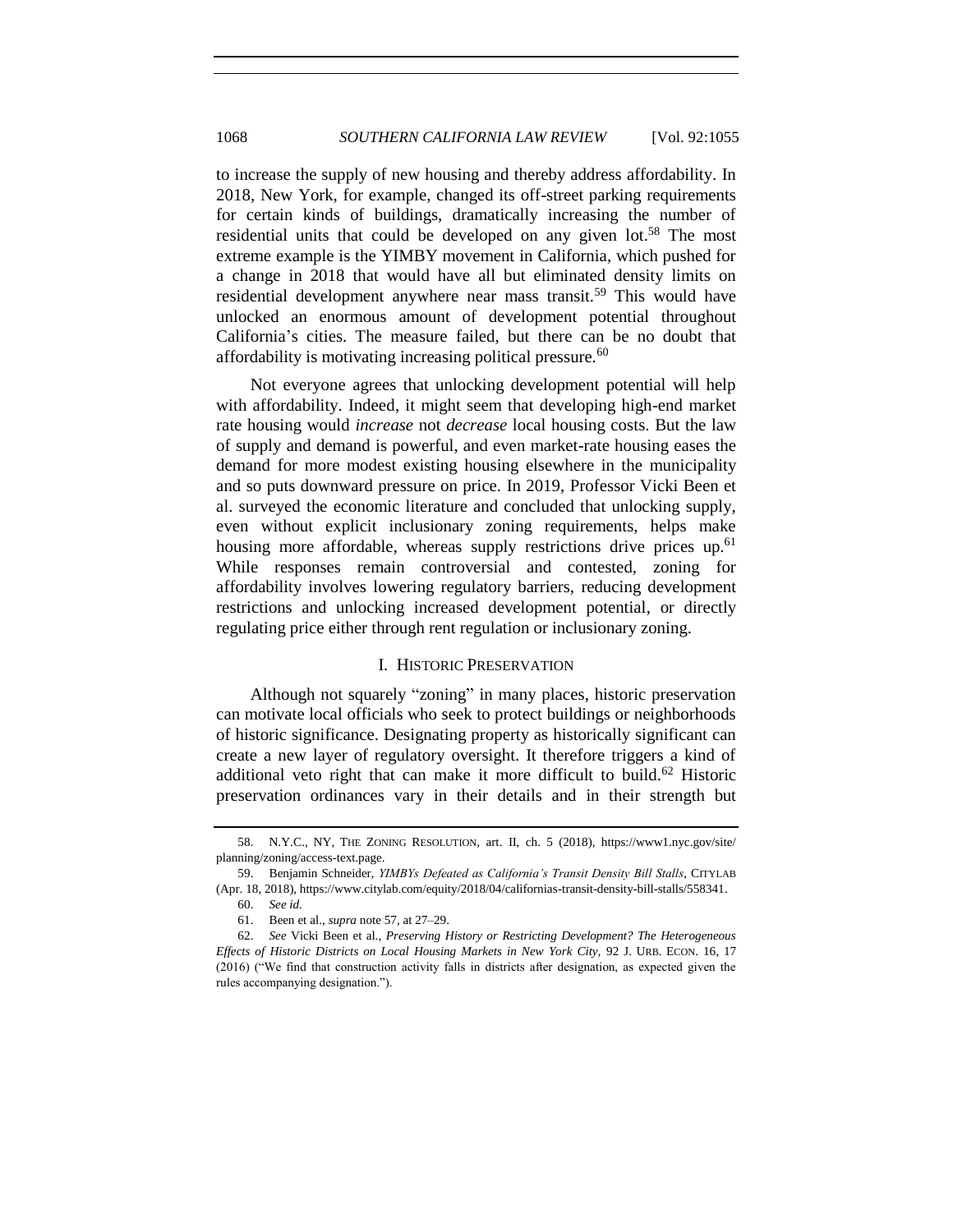generally require property owners to apply for a certificate of appropriateness when seeking to tear down or modify a structure designated as historically significant.<sup>63</sup>

## J. COMMUNITY PRESERVATION

More than historic preservation, community preservation motivates a significant amount of land use regulation. In fact, historic preservation is often a kind of rough proxy for the real concern of preventing displacement of the existing community. Development can threaten community in a number of different ways. Most directly, an influx of new residents can affect existing social ties and threaten existing social capital.<sup>64</sup> Development can simultaneously price some residents out of the neighborhood.<sup>65</sup> This gentrification—a perennial issue in local government and land use law<sup>66</sup>—creates its own winners and losers. The former includes primarily in-place property owners; the latter includes renters. Nevertheless, people concerned with preserving the existing in-place community will usually object to development that changes the character of a place.<sup>67</sup>

Some local governments have begun to experiment with community preservation directly, enacting community preservation ordinances that do not require a showing of historical significance but rather community significance to preserve a building.<sup>68</sup> Most use zoning's blunter tools, again seeking to restrict new development by erecting regulatory hurdles. While this can sometimes prove self-defeating, creating stagnation and capital flight, community members will often take that risk in order to protect their

<sup>63.</sup> For a description of zoning for historic preservation, see J. Dennis Doyle, *Historic Preservation Zoning in Maryland*, 5 MD. L.F. 100, 101–05 (1976).

<sup>64.</sup> *See* Catherine Hart, *Community Preference in New York City*, 47 SETON HALL L. REV. 881, 905 (2017) (explaining that the influx of high-income individuals into low-income communities "replaces local residents and deprives long-time residents of the stake they have built in their community").

<sup>65.</sup> Been, *supra* note [6,](#page-1-0) at 242–44.

<sup>66.</sup> *See* SHERYLL CASHIN, THE FAILURES OF INTEGRATION 324–27 (2004); Rachel D. Godsil, *The Gentrification Trigger: Autonomy, Mobility, and Affirmatively Furthering Fair Housing*, 78 BROOK. L. REV. 319, 335–37 (2013) (discussing a more nuanced approach to gentrification).

<sup>67.</sup> The built environment is also important for community preservation, even independent of the financial pressures that can come from gentrification. As Professor Carol Rose observed decades ago, buildings can be important for constituting community, and indeed preservation efforts should be evaluated to that end. *See* Carol M. Rose, *Preservation and Community: New Directions in the Law of Historic Preservation,* 33 STAN. L. REV. 473, 488–91 (1981).

<sup>68.</sup> *See* William A. Fischel, *Neighborhood Conservation Districts: The New Belt and Suspenders of Municipal Zoning*, 78 BROOK. L. REV. 339, 347–49 (2013) (discussing community preservation techniques other than those based on historic status).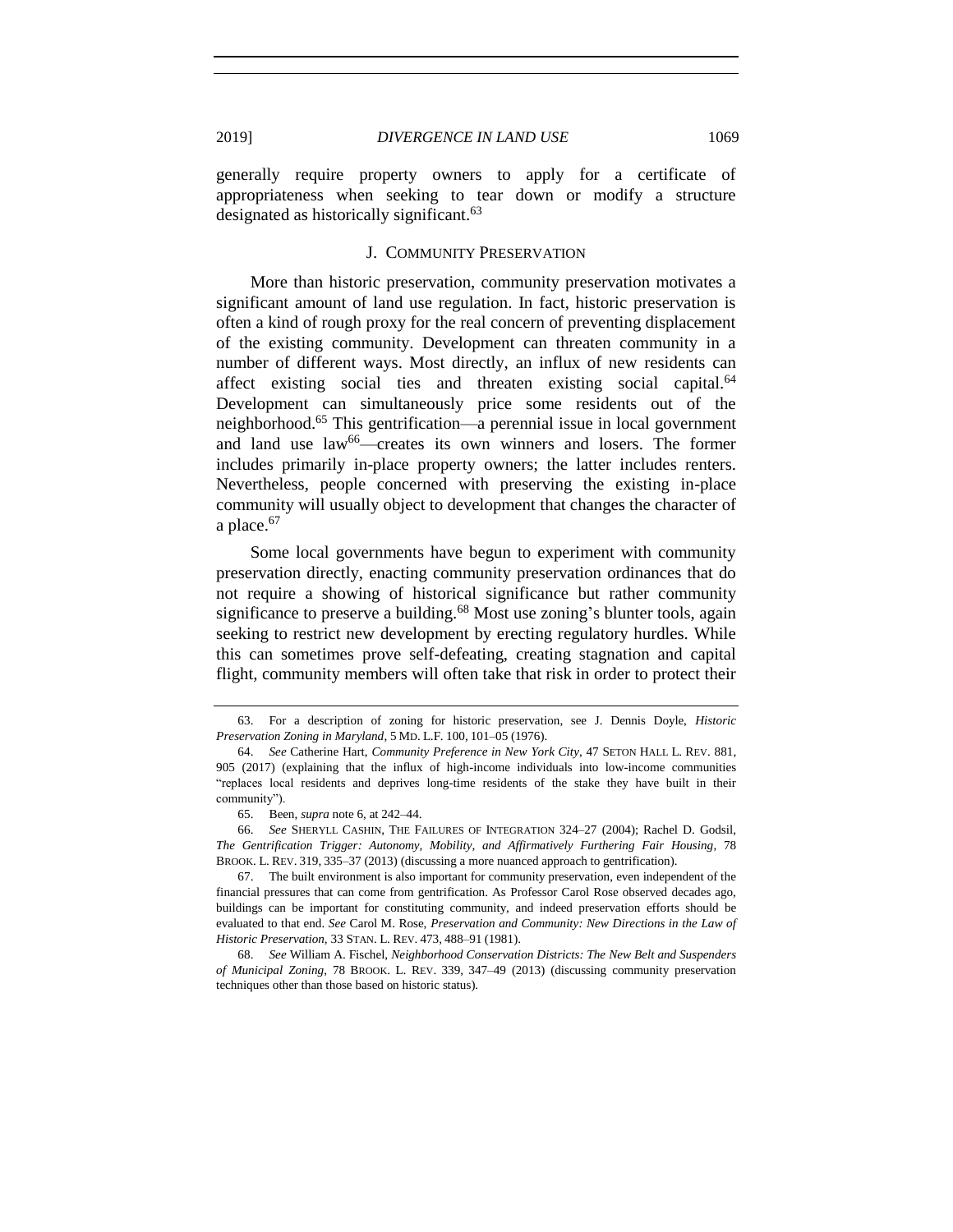social capital and communities. There is no doubt that concerns about the fragility of existing communities motivate a significant amount of restrictive zoning.

# K. AESTHETIC REGULATION

Today, in many places, the motivation for many land use regulations appears to be as much aesthetics as anything else. Neighbors are concerned about the impact of new development on the look of their neighborhood for its own sake and often oppose development primarily because they think it will be ugly. $69$ 

Sometimes, this concern is explicitly included in zoning ordinances by requiring architectural review.<sup>70</sup> Such architectural review provisions tend to create greater homogeneity in building design, often specifying a narrow list of appropriate architectural styles for any new buildings.<sup>71</sup> Homogeneity does not ensure beauty, of course, and can in fact create the opposite.<sup>72</sup> But it is a proxy for uncontroversial buildings and so minimizes aesthetic outliers.

Some jurisdictions have also turned away from traditional use-based zoning ordinances to form-based codes instead. As their name implies, these codes focus on the particular form that buildings can take—on bulk, shape, and so forth—instead of on the permitted uses. These often impose quite specific design requirements that function like de facto aesthetic regulations.<sup>73</sup>

#### L. ENVIRONMENTAL PROTECTION: SUSTAINABLE DEVELOPMENT

We have now long understood the important role that land use regulations can play in climate change.<sup>74</sup> Real estate development

<sup>69.</sup> *See, e.g.*, Dan Grossman, *Think Those Slot Homes in Denver Are Ugly? You're Not Alone*, 9 NEWS, https://www.9news.com/article/money/personal-finance/real-estate/think-those-slot-homes-in-de nver-are-ugly-youre-not-alone/73-490912391 (last updated Nov. 10, 2017, 2:44 PM) (discussing Denver residents' aesthetic opposition to homes described as "Minecraft characters, Lego characters," and "robots").

<sup>70.</sup> *See* Shawn G. Rice, *Zoning Law: Architectural Appearance Ordinances and the First Amendment*, 76 MARQ. L. REV. 439, 446–48 (1993) (discussing the ways that architectural appearance ordinances can limit the aesthetics of communities).

<sup>71.</sup> *Id.* at 446 (describing architectural appearance ordinances as limiting "excessive dissimilarity" and requiring "conformity" or "harmony" (citations omitted)).

<sup>72.</sup> *See* EDWARD SCISSORHANDS (20th Century Fox Dec. 6, 1990).

<sup>73.</sup> For a description of form-based codes, see NICOLE STELLE GARNETT, HOOVER INST., UPSCALING THE NEIGHBORHOOD 18–32 (2018), https://www.hoover.org/sites/default/files/upscaling\_ the\_neighborhood\_revised\_final\_garnett\_0.pdf.

<sup>74.</sup> For an overview of this dynamic, see generally David Markell, *Climate Change and the*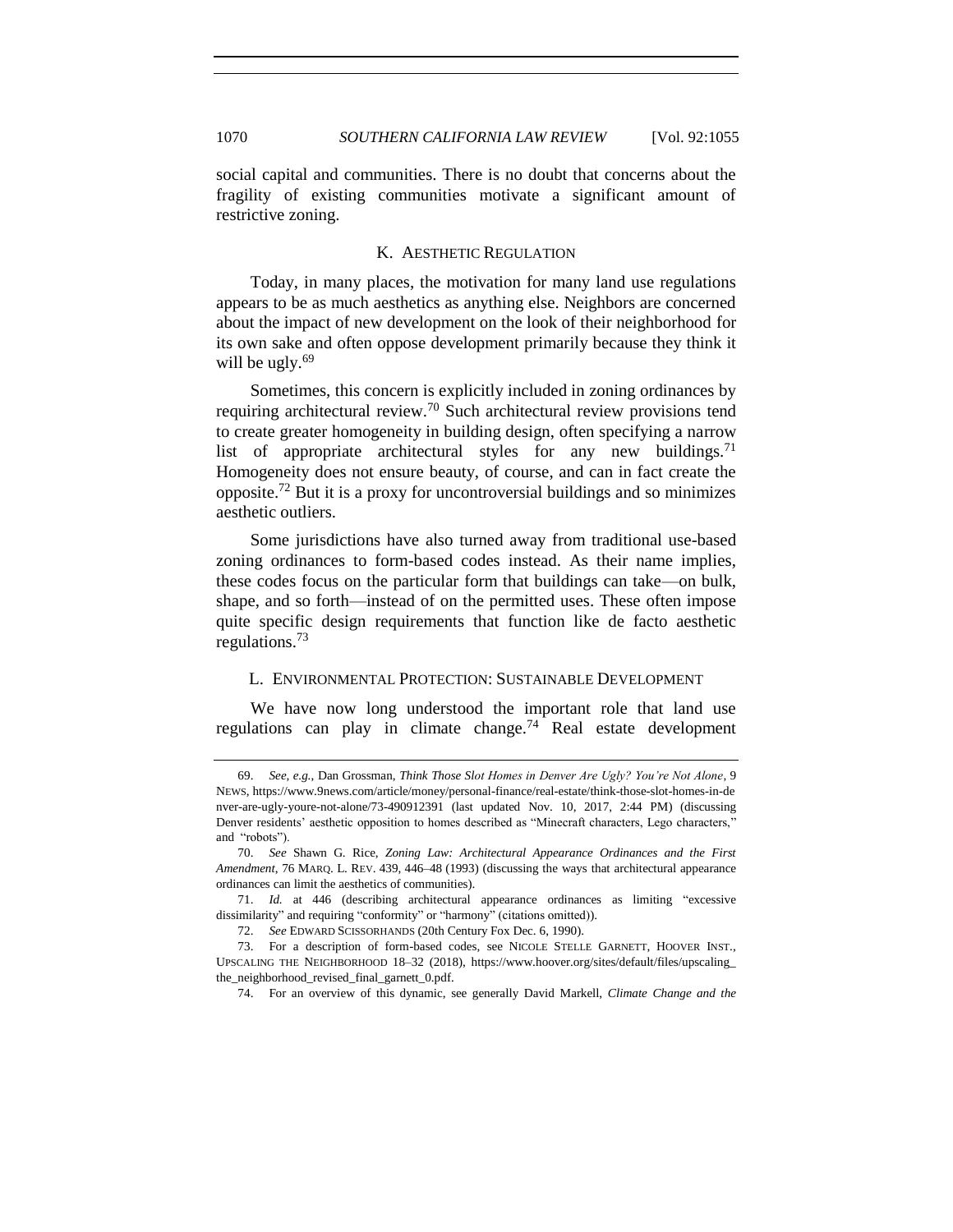contributes significantly to carbon emissions. The sprawl associated with single-family residential suburbs is much more carbon intensive than dense development closer to people's jobs and to commercial centers.<sup>75</sup>

Energy conservation is a backdrop for many discussions about new development. This can translate directly into land use regulation. Zoning that minimizes sprawl and that encourages denser development near transportation will lower carbon emissions.<sup>76</sup> Indeed, this is the explicit goal of sustainable development, which has generated an enormous amount of zoning activity and scholarly interest.<sup>77</sup> The blueprint for sustainable development remains contested, but experts broadly agree that urban living produces much less carbon than suburban and rural living. They therefore favor increasing density in the urban core while discouraging the landconsuming sprawl that has characterized development for much of the past century.<sup>78</sup>

#### M. ENVIRONMENTAL PROTECTION: ANIMALS AND HABITATS

A related motivation for land use regulation, especially in rural areas, is more traditional environmental protection and specifically the protection of environmental resources like wetlands. Wetland regulations are often administrated at the state level, rather than the local level.<sup>79</sup> Nevertheless, they function as sometimes dramatic limits on development. Other kinds of environmental regulations have a similar effect. Septic regulations can prove more restrictive than zoning in controlling density in rural areas without municipal wastewater.<sup>80</sup> Explicit environmental review through the National Environmental Policy Act ("NEPA") or its state analogues also

77. *See, e.g.*, John R. Nolon, *An Environmental Understanding of the Local Land Use System,* 45 ENVTL. L. REP. 10215, 10220–21 (2015).

78. Other kinds of less conventional responses are possible as well. For an example of one, see Rossi & Serkin, *supra* note [46.](#page-10-0)

79. *See* George F. Gramling, III, *Wetland Regulation and Wildlife Habitat Protection: Proposals for Florida*, 8 HARV. ENVTL. L. REV. 365, 377–78 (1984).

80. *See* Christopher Serkin, *Public Entrenchment Through Private Law: Binding Local Governments*, 78 U. CHI. L. REV. 879, 913 (2011) (discussing how building infrastructure with limited capacity can be more controlling than zoning).

*Roles of Land Use and Energy Law: An Introduction*, 27 J. LAND USE & ENVTL. L. 231 (2012) (discussing the effect that "land use, energy efficiency, and mobile and stationary source emission reduction approaches" can have on climate change).

<sup>75.</sup> *See* REID EWING ET AL., SMART GROWTH AM., MEASURING SPRAWL AND ITS IMPACT 18–19 (2002), https://www.smartgrowthamerica.org/app/legacy/documents/MeasuringSprawl.PDF.

<sup>76.</sup> Patricia E. Salkin, *Sustainability and Land Use Planning: Greening State and Local Land Use Plans and Regulations to Address Climate Change Challenges and Preserve Resources for Future Generations*, 34 WM. & MARY ENVTL. L. & POL'Y REV. 121, 147–56 (2009) (surveying regulatory land use techniques meant to increase sustainability).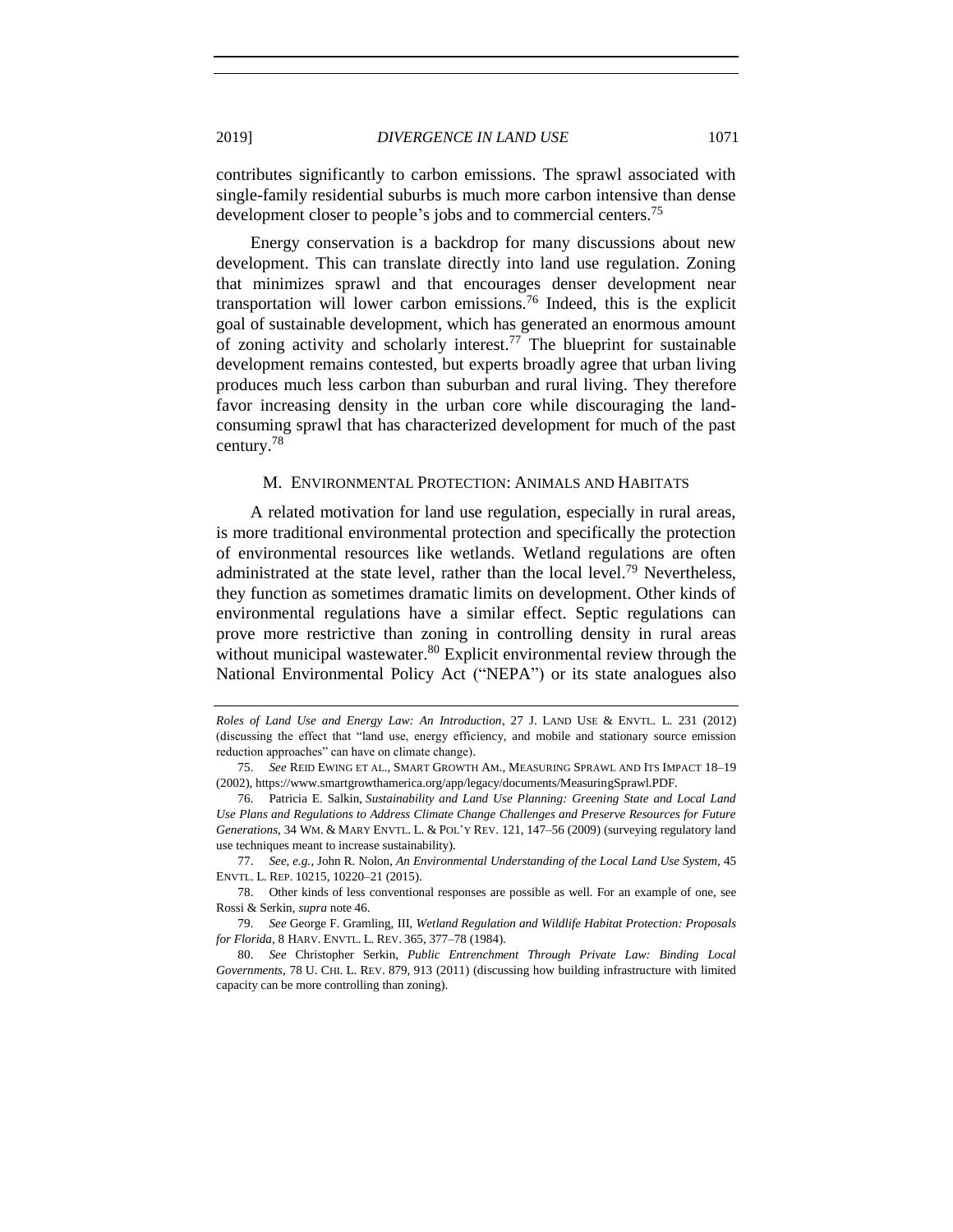shape large-scale development.<sup>81</sup>

Other municipalities focus environmental efforts on wildlife habitat. The most sophisticated efforts involve taking an inventory of animal pathways and then seeking to create habitat connectivity by preventing development that interferes with those pathways.<sup>82</sup> Wildlife overlay districts seek to preserve critical habitat and to promote ecological health. More often, however, local governments pursue what is better characterized as aesthetic environmentalism. The goal is to promote a community character that includes vegetation, trees, open space, and a general sense of nature, regardless of the actual impact on wildlife or natural resources. Proponents often object to cookie-cutter suburbs and promote more large-lot development that preserves a more rural feel.

The result for zoning is increased restriction on development, but the location for these restrictions is motivated by a concern for natural resources and not by aesthetics, community character, and so forth.

#### N. ECONOMIC INTERVENTION

Zoning and land use controls can be an important if sometimes problematic tool for local governments to affect economic outcomes. At the most parochial level, land use regulations can be used as a kind of economic protectionism for in-place businesses by excluding competition.<sup>83</sup> Prohibitions on new entrants, coupled with grandfather protection for existing businesses, can create a kind of regulatory minimonopoly. This can look like pure rent seeking or just naked economic favoritism for in-place businesses. $84$  Sometimes, however, local governments can justify anti-competitive zoning on broader economic grounds. For example, some local governments have tried to use zoning and land use controls to exclude large box stores like Wal-Mart, ostensibly to preserve smaller businesses and downtown commercial areas, and the positive externalities they generate.<sup>85</sup>

<sup>81.</sup> *See* Bradley C. Karkkainen, *Whither NEPA*, 12 N.Y.U. ENVTL. L.J. 333, 349 (2004) (arguing that environmental-informative requirements function as regulatory penalties, creating incentives to upgrade environmental standards early in projects).

<sup>82.</sup> *Critical Paths for Vermont Wildlife*, NAT'L WILDLIFE FED'N, https://www.nwf.org/Our-Work/Habitats/Wildlife-Corridors/Northeast (last visited May 12, 2019).

<sup>83.</sup> *See, e.g.*, Ensign Bickford Realty Corp. v. City Council of Livermore, 137 Cal. Rptr. 304, 309 (Ct. App. 1977); Sprenger, Grubb & Assocs., Inc. v. City of Hailey, 903 P.2d 741, 748–49 (Idaho 1995).

<sup>84.</sup> *See* Coniston Corp. v. Village of Hoffman Estates, 844 F.2d 461, 466–67 (7th Cir. 1988).

<sup>85.</sup> A downtown commercial district may generate significant positive effects, which a big-box store at the edge of town can threaten. *See* Scott L. Cummings, *Law in the Labor Movement's*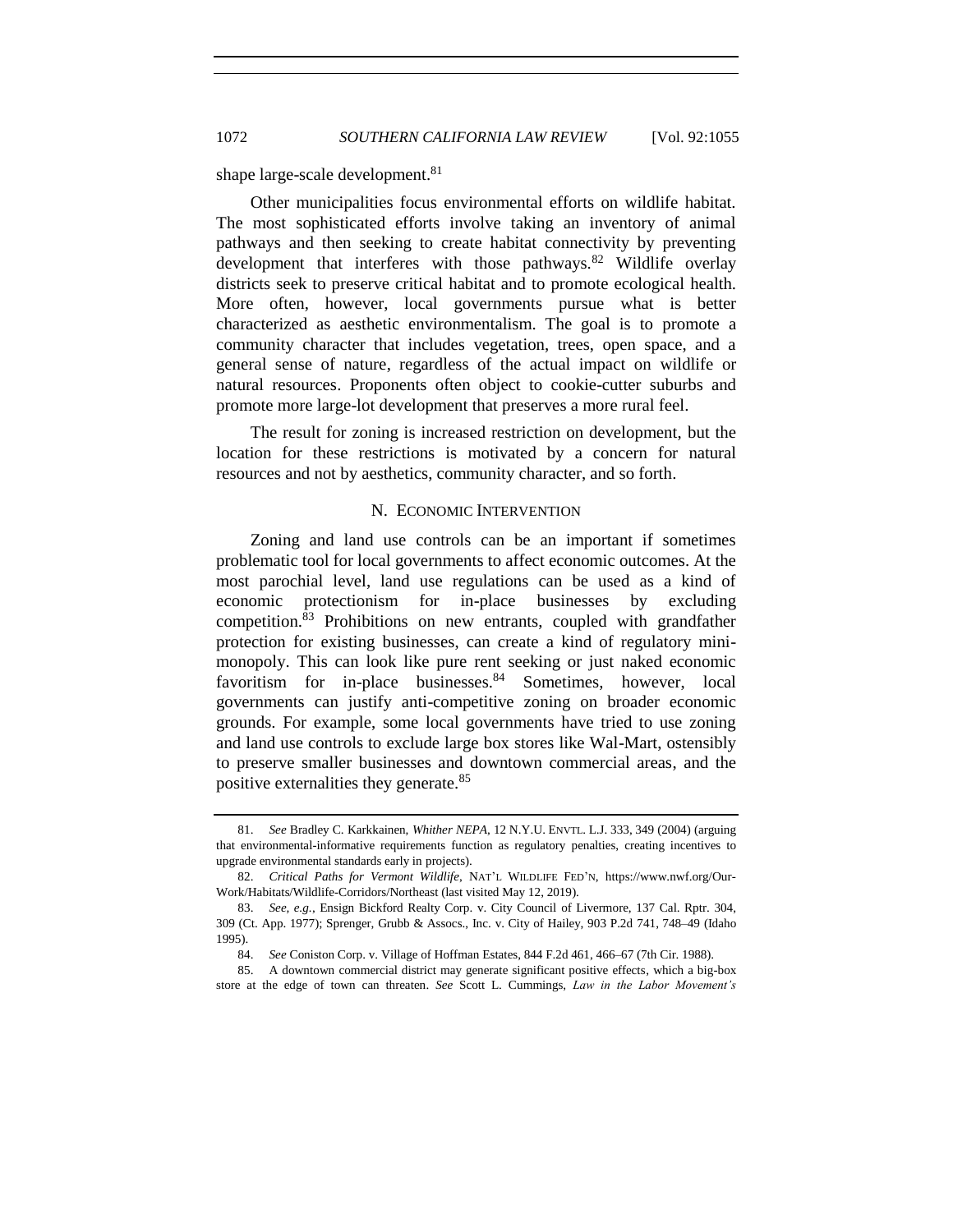Local governments can also use zoning to pursue specific economic goals. For example, noncumulative zoning in industrial areas is best understood as a kind of subsidy for industry by keeping property values lower for industrial land.<sup>86</sup> In other instances, local governments can create what amount to aspirational zones for uses they seek to attract—like New York City creating a new biomedical zone.<sup>87</sup> And even more broadly, local governments may use land use regulations to try to generate agglomeration surplus through a sufficient density of a particular kind of business or industry: think, here, of tech in Silicon Valley; insurance in Hartford, Connecticut; theater on Broadway; and so forth.<sup>88</sup> These places and industries may all have their own specific land use needs, and local governments are often especially solicitous of these industry-driven zoning requirements.<sup>89</sup>

#### O. EXCLUSION AND SEGREGATION

In addition to the more-or-less principled justifications for land use regulation identified above, there are also more overtly pernicious ones that are important to acknowledge. Zoning can be used to exclude disfavored groups or businesses. This is most obvious and familiar in the context of racially motivated zoning. Although explicitly race-based zoning is clearly unconstitutional and illegal, exclusionary zoning often has a racially discriminatory impact, if not motivation. Because this can be so difficult to detect and to prove, it remains widespread. $90$  For example, opposition to affordable housing or simply to less expensive multifamily housing may well be motivated for some people by racial animus.<sup>91</sup> The political fights

89. Broadway enjoys a special zoning district. For an interesting overview of New York's zoning code, see Allison Meier, *How Zoning Laws Shaped New York City over the Last Century*, HYPERALLERGIC (Dec. 14, 2016), https://hyperallergic.com/341092/mastering-the-metropolis-mcny.

90. *See* Donald J. Smythe, *The Power to Exclude and the Power to Expel*, 66 CLEV. ST. L. REV. 367, 397–99 (2018) (analyzing the continued use of exclusionary zoning by local governments).

*Challenge to Wal-Mart: A Case Study of the Inglewood Site Fight*, 95 CALIF. L. REV. 1927, 1948–52 (2007).

<sup>86.</sup> Roderick M. Hills, Jr. & David Schleicher, *The Steep Costs of Using Noncumulative Zoning to Preserve Land for Urban Manufacturing*, 77 U. CHI. L. REV. 249, 253–56 (2010) (acknowledging the prevalence of the use of noncumulative zoning for these purposes but ultimately arguing against it).

<sup>87.</sup> TRANSWESTERN, NEW YORK CITY LIFE SCIENCE MARKET 5 (2017), https://download.trans western.com/public/Media/NY-Life-Science-Outlook\_2Q2017.pdf.

<sup>88.</sup> *See* Roderick M. Hills & David Schleicher, *Planning an Affordable City*, 101 IOWA L. REV. 91, 115–16 (2015) ("Many cities have no adequate substitutes, because they create agglomeration economies that rivals cannot duplicate.").

<sup>91.</sup> *See, e.g.*, Timothy J. Choppin, *Breaking the Exclusionary Land Use Regulation Barrier: Policies to Promote Affordable Housing in the Suburbs*, 82 GEO. L.J. 2039, 2054 (1994) ("Discrimination, both racial and economic, is one reason suburban residents oppose affordable housing.").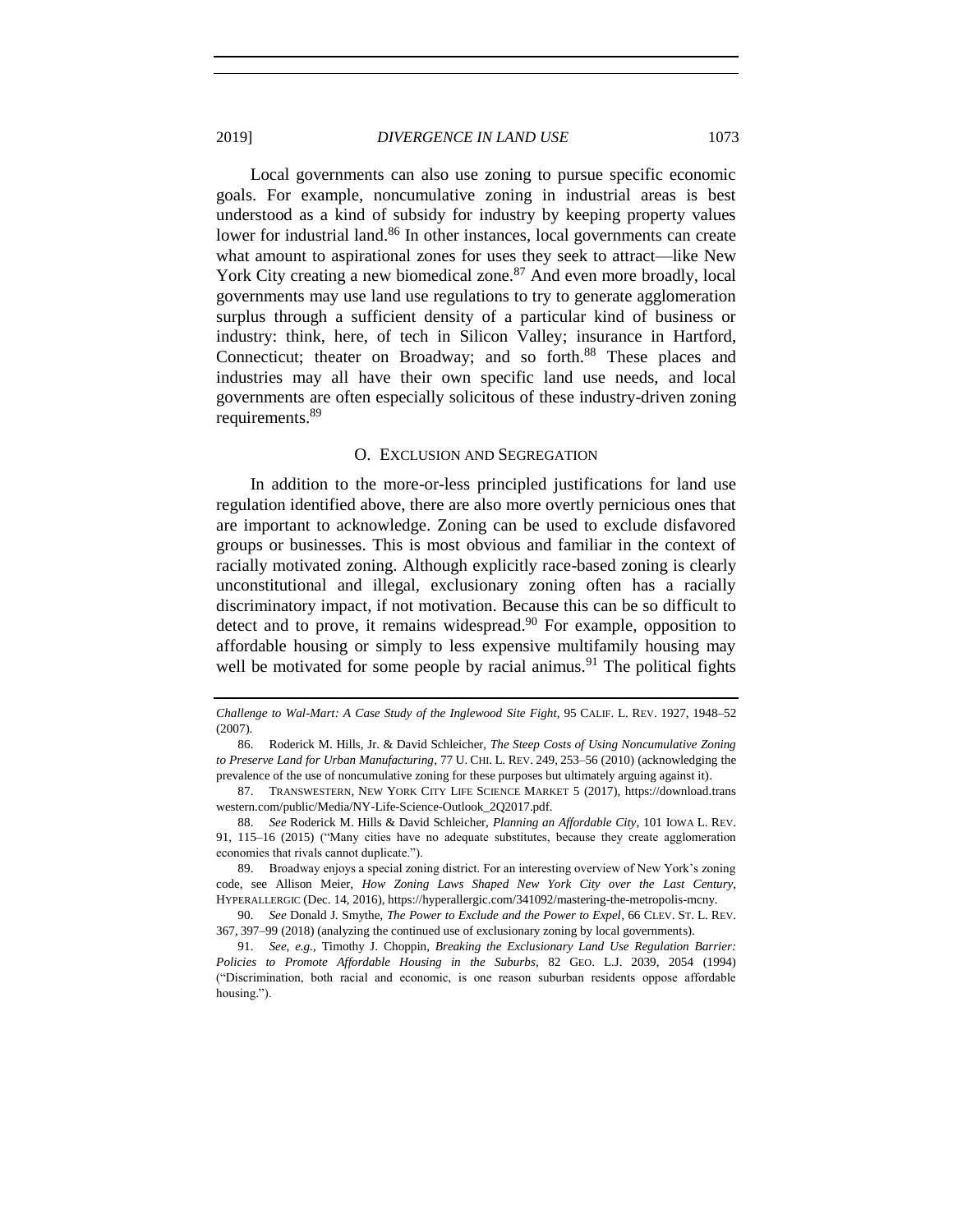over such housing are therefore often accompanied by charges of racism and can be bitter and ugly.<sup>92</sup>

Table 1 summarizes the different municipal goals described in this Section and the resulting implications for zoning.

<sup>92.</sup> *See* Mick Dumke, *Amid Affordable Housing Dispute, Conservatives Seek a Home on the Northwest Side*, CHI. SUN-TIMES (May 23, 2018, 10:48 AM), https://chicago.suntimes.com/news/ affordable-housing-chicago-northwest-side-gop-conservative-republicans-northwest-side-jeffersonpark-illinois-policy-institute (describing a political fight over a proposed affordable housing project in Chicago).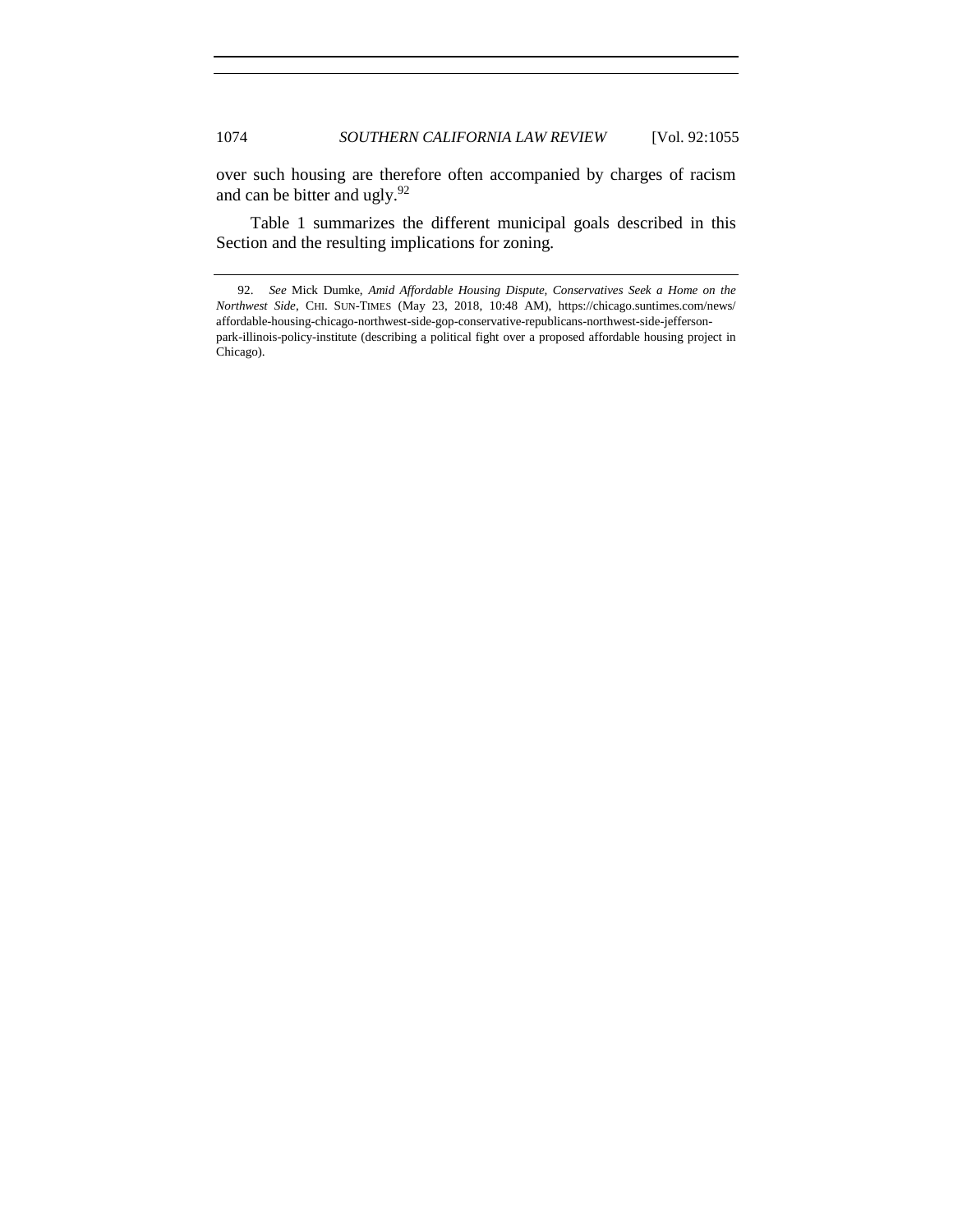TABLE 1. The Uses of Zoning

| <b>Local Goal</b>                                       | Land Use Objective                                                                                    | Zoning Approach                                                                                 |
|---------------------------------------------------------|-------------------------------------------------------------------------------------------------------|-------------------------------------------------------------------------------------------------|
| Minimizing harms<br>from neighbors                      | Segregating incompatible uses                                                                         | Traditional use-based zoning                                                                    |
| New urbanism                                            | Encouraging transit-oriented and<br>mixed-use development                                             | Encouraging density and<br>combined residential and<br>commercial uses in<br>prespecified areas |
| Encouraging<br>growth                                   | Reducing zoning and regulatory<br>barriers to development                                             | Relaxed zoning restrictions                                                                     |
| Discouraging<br>growth                                  | Increasing regulatory barriers to<br>development                                                      | Density limits and other<br>regulatory hurdles                                                  |
| <b>Fiscal Zoning</b>                                    | Discouraging uses that have a<br>negative revenue impact                                              | Density limits to exclude<br>multifamily housing                                                |
| Zoning as<br>bargaining                                 | Imposing impact fees and creating<br>bargaining moments requiring<br>discretionary approvals          | Density limits and creation of<br>discretionary approvals                                       |
| Zoning to increase<br>property values                   | Reducing supply of developable<br>property                                                            | Density limits and other<br>regulatory hurdles                                                  |
| Affordability                                           | Increasing housing supply and<br>increasing density and multifamily<br>housing                        | Relaxed zoning restrictions<br>and the creation of<br>inclusionary zoning regimes               |
| Historic<br>preservation                                | Preventing destruction of older<br>structures and preserving historical<br>character of neighborhoods | Strengthened zoning<br>restrictions and historic<br>preservation rules                          |
| Community<br>preservation                               | Maintaining existing social capital<br>and community ties                                             | Strengthened zoning<br>restrictions and other<br>regulatory hurdles                             |
| Aesthetic<br>regulation                                 | Maintaining or enhancing the look<br>and feel of an area                                              | Aesthetic regulation, historic<br>preservation, and form-based<br>codes                         |
| Environmental<br>protection:<br>carbon<br>reduction     | Increasing density, reducing<br>building size, and reducing vehicle<br>miles traveled                 | Encouraging density                                                                             |
| Environmental<br>protection:<br>animals and<br>habitats | Preserving open space and critical<br>habitats                                                        | Large-lot zoning and<br>preservation of designated<br>environmental resources                   |
| Economic<br>Intervention                                | Pursuing a particular economic<br>outcome                                                             | Industry-specific zoning                                                                        |
| <b>Exclusion</b> and<br>segregation                     | Keeping out unwanted people and<br>businesses                                                         | Strengthened zoning<br>restrictions                                                             |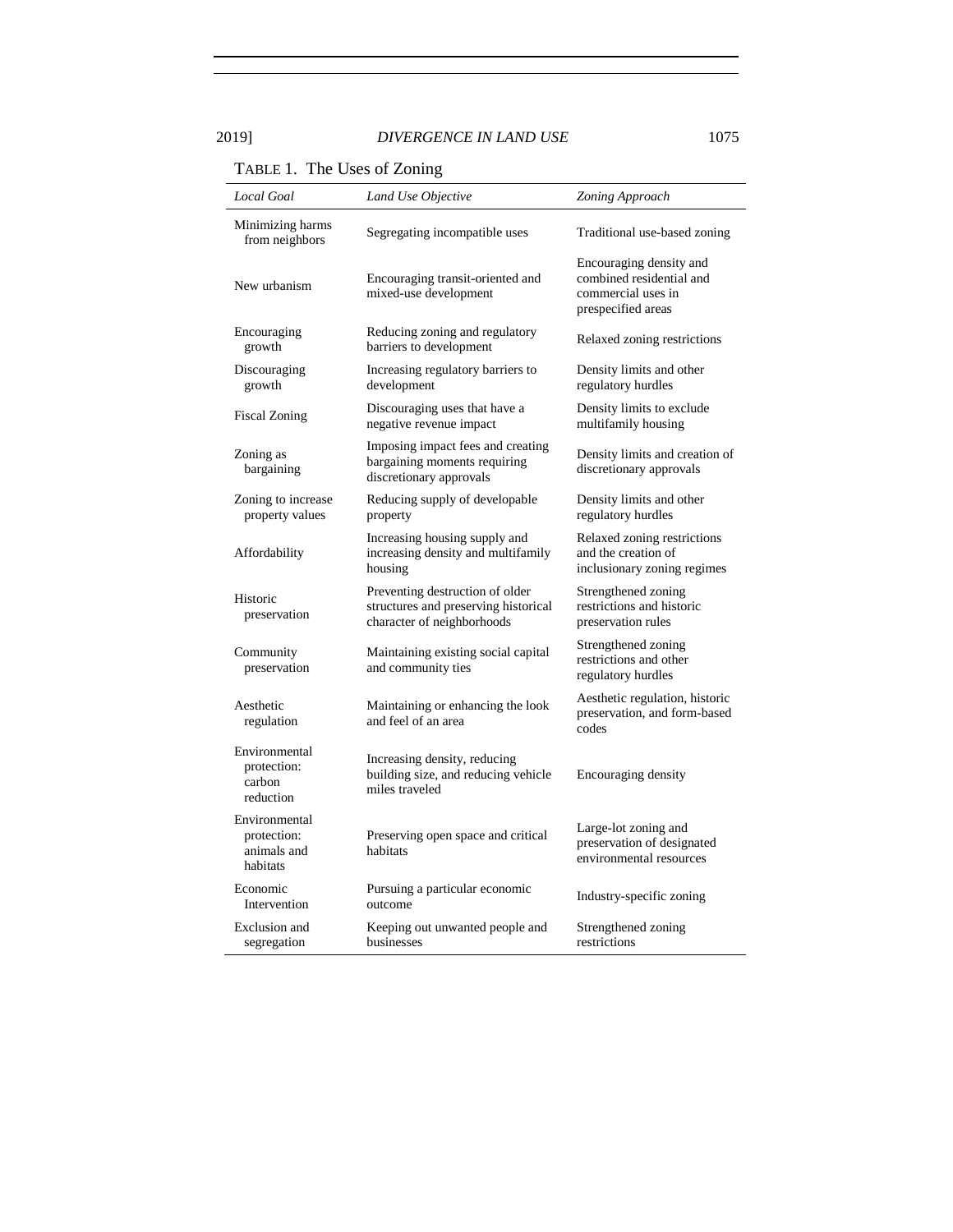What should be immediately apparent is the extent of convergence in the resulting approaches to zoning, even as land use objectives continue to diverge. Clearly, Table 1 obscures, through simplification, important limits on the extent of convergence. New urbanists, for example, will not favor relaxed zoning restrictions in all of the same places, or in the same way, as environmentalists. Nor are these interests mutually exclusive, even in the same person or political body. Someone can prioritize aesthetic concerns in one place and affordable housing in another in the same municipality. There is nothing inherently inconsistent in those views.

Indeed, questions of location and scale create persistent tensions in each of these approaches. Increased density in one place might increase property values but make other parts of the municipality more affordable. Local renters who might find themselves priced out of that particular neighborhood might therefore object, even though the effect of increased supply is to improve affordability.<sup>93</sup> Similarly, favoring density, transitoriented development, or a more urban mixed-use streetscape does not mean favoring those elements everywhere. They can conflict with concerns over historic or community preservation in particular locations in ways that are not internally inconsistent.

## III. EVALUATING MULTIMODAL CONVERGENCE

## A. THE COSTS AND BENEFITS OF DIVERGENCE

The diverging goals of land use regulations—and the resulting property and development rights that they circumscribe—create both costs and benefits. They also create new political alliances that can make the real stakes of zoning fights increasingly opaque. Being clear eyed about these dynamics allows for a more careful assessment of the changing landscape of land use regulations.

The most obvious cost of the proliferation of land use goals comes from the difficulty in navigating divergent regulatory regimes. When zoning codified the straightforward goal of separating incompatible uses of property, it was relatively easy for property owners and developers to anticipate ahead of time what uses would be permitted on any particular property. Comprehensive plans gave a sense of the municipality's preferences and priorities, while the zoning ordinance prescribed broad categories of uses and densities that it would allow. A developer seeking to build new multifamily housing or a new commercial center would look for

<sup>93.</sup> *See* Been et al., *supra* note [57,](#page-12-0) at 25–27.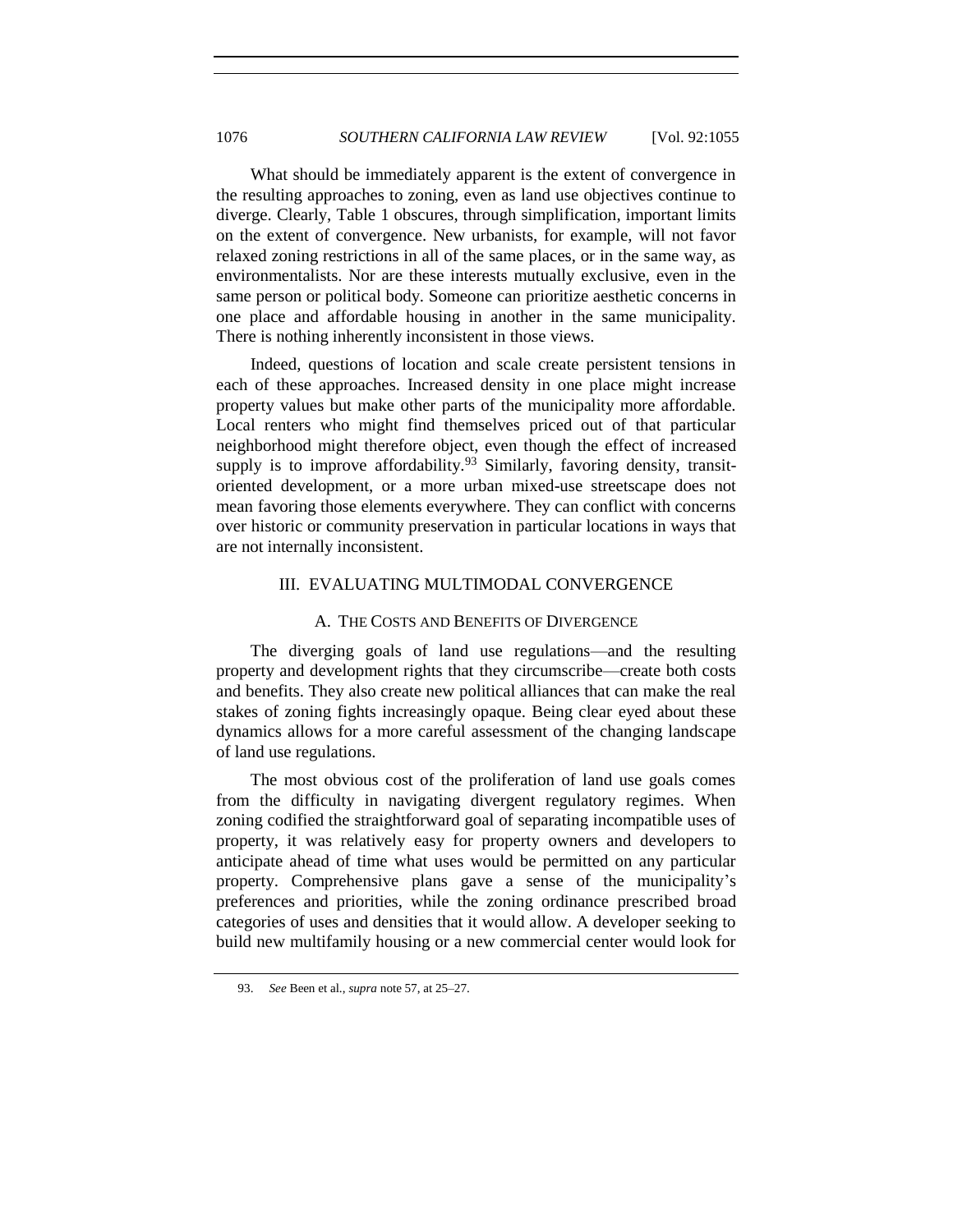property with the right physical and regulatory characteristics to decide what land to buy and where to develop. And this process was relatively transparent.

Divergence in land use goals can obscure some of zoning's signaling and channeling functions. Today, the content of the zoning ordinance does not necessarily reveal the municipality's underlying purposes and goals and so can make the regulatory treatment of land more opaque. The fact that property is zoned as agricultural, for example, does not necessarily mean the municipality is hostile to development there. It might mean, instead, that local officials are open to a rezoning for a price.<sup>94</sup> Likewise, the fact that development will require a normally routine special use permit, or a less routine variance, does not mean a developer should expect to get it if the development will occupy land that local officials believe is important for habitat or the local officials are simply opposed to growth. In other words, divergence in the underlying purposes of land use regulations especially in specific locations within a municipality—means that it can be difficult for property owners and developers to know ahead of time what uses will be permitted in any particular place. The contours of property rights and development potential are therefore rendered at least partially obscure.

Divergence in land use regulations creates another cost, too, in the form of special interest group rent seeking.<sup>95</sup> Support for—or opposition to—some land use approval can now include special interest group pressure from many different directions. Those interventions are costly themselves, but they can also create a more complex and less transparent set of choices for local officials. The results can be less effective regulations, whether judged by efficiency, by public preference, or any other metric.

There are benefits of the seeming divergence, however. Most importantly, multiplicity in land use regulations can allow people to better satisfy their individual preferences by choosing to live in a place that pursues their particular regulatory priorities. And they will not always choose to live in the place where their property rights are the most

<span id="page-22-0"></span>

<sup>94.</sup> *See* Rose, *supra* not[e 3,](#page-0-0) at 862–63, 897; *see also* Melanie Yingst, *Commission OKs Rezoning of Properties*, TROY DAILY NEWS (June 14, 2018), https://www.tdn-net.com/news/43184/commissionoks-rezoning-of-properties (discussing an Ohio local zoning commission's decision to rezone two agricultural properties to allow residential development of the area).

<sup>95.</sup> *See generally* Jonathan R. Macey, *Promoting Public-Regarding Legislation Through Statutory Interpretation: An Interest Group Model,* 86 COLUM. L. REV. 223 (1986) (discussing interestgroup rent seeking).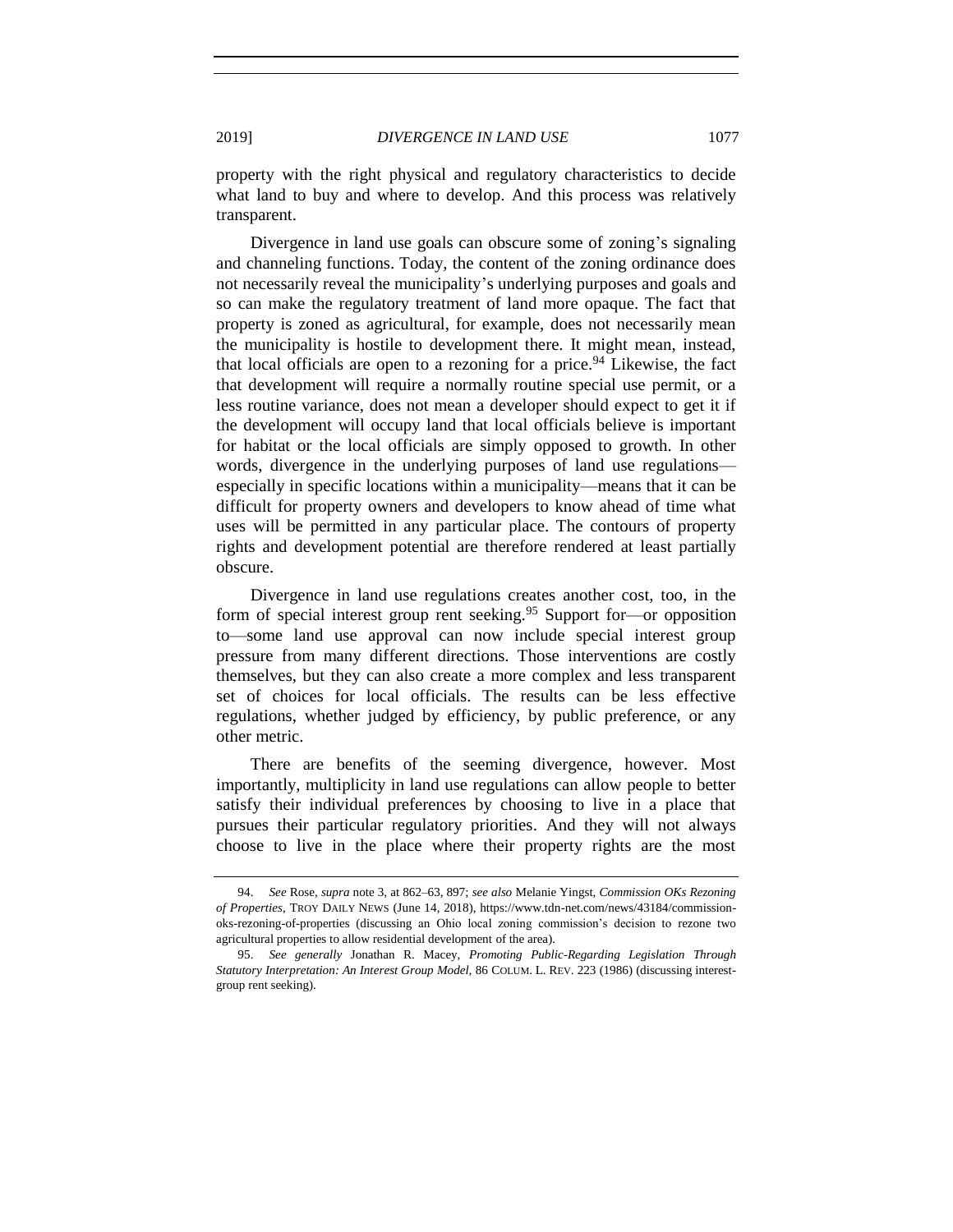expansive. Indeed, it is quite to the contrary. While no one likes to be told what they can and cannot do on their own property, almost everyone likes being able to tell neighbors what they can do on theirs. Many people will willingly trade greater restrictions on their own land for equivalent restrictions on their neighbors. The proliferation of common interest communities, many of which are subject to much more burdensome property restrictions than any local zoning ordinance would ever impose, is proof that many people prefer this trade-off.<sup>96</sup> Just as people can choose to live in a place with good public schools, or low taxes, or mass transit, or lots of open space, regulatory priorities can be important selection criteria for homeowners.

Relatedly, satisfying consumers' regulatory preferences facilitates Tieboutean sorting. <sup>97</sup> This has structural benefits. Desirable regulatory regimes will be capitalized into property values, at least to some extent. That provides an important feedback mechanism for local governments seeking to satisfy consumer preferences. Where regulatory choices are limited to the binary options of "more" or "less," price becomes an unhelpful or even perverse signal. More regulation will tend to restrict supply and so drive up prices, all else being equal. The pressure from sorting will always favor more restrictive zoning. But in a world of multimodal convergence, where local governments pursue a variety of regulatory objectives, sorting starts to generate meaningful price signals in property values. For example, the fact that many local governments have sought to brand themselves as "green" cities, partly through their land use regulations, demonstrates at least their perception of the benefits of such sorting.<sup>98</sup>

In theory, then, the proliferation of attitudes towards land use regulations, as well as the regulations themselves, should allow for consumers to satisfy their regulatory preferences and to purchase the bundle of property rights that they want. To the extent they are visible to outsiders—sometimes an unrealistic assumption—land use priorities allow for more efficient sorting.<sup>99</sup>

<sup>96.</sup> *See* Robert H. Nelson, *Privatizing the Neighborhood: A Proposal to Replace Zoning with Private Collective Property Rights to Existing Neighborhoods*, 7 GEO. MASON L. REV. 827, 833 (1999) (arguing that the proliferation of common interest communities demonstrates their appeal).

<sup>97.</sup> Charles M. Tiebout, *A Pure Theory of Local Expenditures*, 64 J. POL. ECON. 416, 417–20 (1956).

<sup>98.</sup> *See* Denise Ryan, *The \$31b "Green" Branding of Vancouver*, VANCOUVER SUN (Jan. 31, 2016), http://www.vancouversun.com/business/green+branding+Vancouver/11686117/story.html.

<sup>99.</sup> *See* Tiebout, *supra* note [97,](#page-22-0) at 418.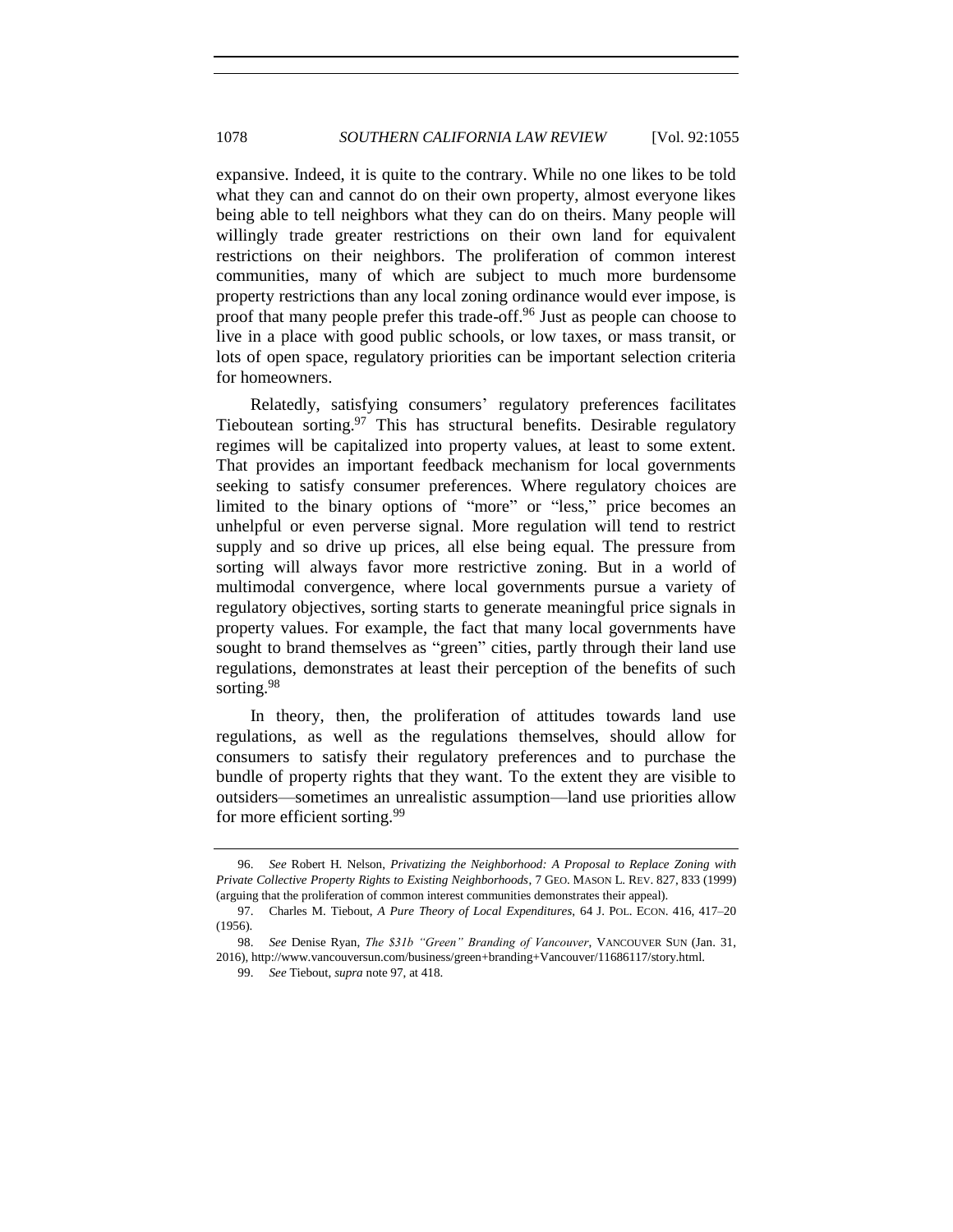The tension between predictability and clarity in property rights on the one hand and satisfying diverse preferences on the other creates a meaningful limit on the goals that local governments should be able to pursue and how they pursue them. Too much divergence and information costs become too high. But too little and more people will be stuck in regimes that do not actually reflect their interests. Multimodal convergence therefore represents a surprisingly appropriate compromise between the certainty of unidimensional land use goals and more chaotic divergence. It also means that not everyone in a municipality must agree on the same goals to still be able to agree on an approach to zoning. The fact that different substantive goals can produce the same attitude towards zoning in a particular dispute means that more people can satisfy their regulatory preferences with fewer options.

This is not to say that the extent of the observed divergence that exists today is appropriate. It may be too great, and so the information costs are already too high. Or it may not be enough, and people are being forced into regulatory regimes that do not satisfy their preferences. This is, fundamentally, an empirical question, and one that would require further exploration to try to resolve. The observation here is simply that some degree of divergence is desirable, and that multimodal convergence reflects a kind of tacit compromise between an overly rigid set of land use goals and a regulatory free-for-all.

Multimodal convergence also provides a useful way of thinking about political alignments and narratives in contemporary land use fights. It explains why many land use disputes today involve such unlikely bedfellows. For example, the motives of the growth machine and affordable housing advocates may be very different, but their view of zoning may be quite consistent. $100$ 

These dynamics also make it more difficult to understand the "real" stakes of many land use disputes. Does opposition to multifamily housing in a particular place come from concern about habitat loss, from aesthetic preferences, or from racist opposition to the likely low-income residents who are predicted to move in? Any of those views would be consistent with a vote against the new development.

The purpose of highlighting these dynamics is not, ultimately, to favor one over another. Appropriate concerns in one place may be entirely inappropriate somewhere else. But bringing awareness to the diversity of

<sup>100.</sup> Serkin, *supra* note [2,](#page-0-0) at 13–15.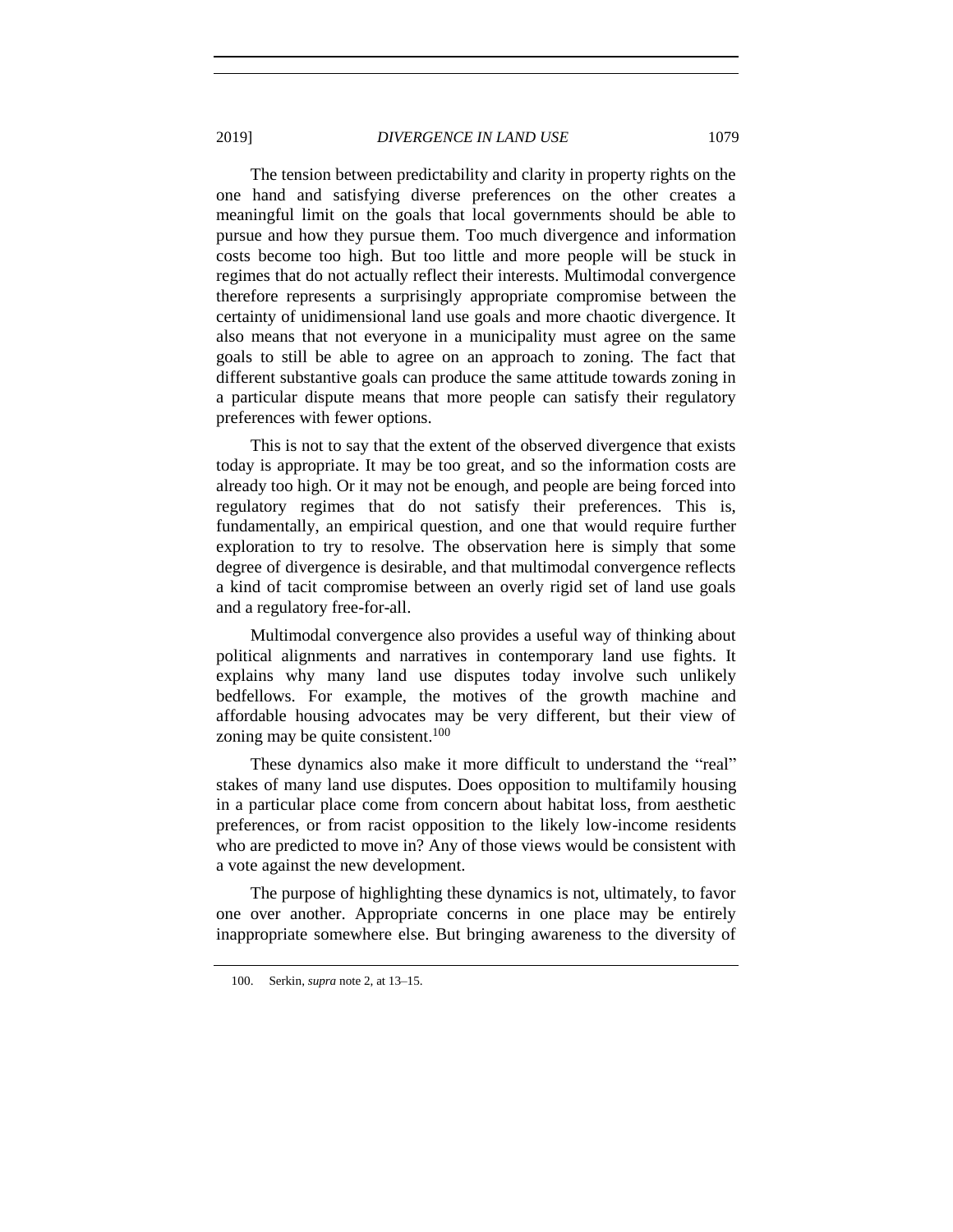goals that can be implicated by modern land use disputes should allow for more explicit evaluations of the trade-offs in any zoning decision. Even if the motivation for restrictive zoning is aesthetic, for example, it is important to recognize the impact on affordability. Conversely, encouraging growth may help affordability or create opportunities for agglomeration, but with the possibility of burdening infrastructure beyond what it can easily support and displacing in-place local residents.

But these dynamics do reveal that different groups sometimes end up advocating for land use regulations against their expressed interests. These groups are either being disingenuous about their actual motivations or are mistaken about how different substantive policies translate into land use regulation. The survey of land use goals in the previous part makes it easier to identify these unexpected positions and to explore alternative explanations.

## B. AN EXAMPLE: NASHVILLE'S MUSIC ROW

Consider a recent land use fight in Nashville, Tennessee. There is nothing particularly special about this example. Indeed, its point here is its banality—if interesting local color. Nor does it implicate every different interest identified above. But it does reveal the complicated goals of modern land use controversies.

Nashville's Music Row is two long, multiblock streets near and roughly parallel to the campus of Vanderbilt University. Its name comes from the many recording and music studios located along these long strips.<sup>101</sup> The buildings, however, look residential and are an eclectic hodgepodge that includes craftsman-style bungalows from the first half of the twentieth century, some modern buildings, and a few small office buildings. Increasing development pressure, however, has led to the redevelopment of many of these music-industry uses into new apartment buildings.<sup>102</sup> This has led to heated conflict over the future of Music Row,

<sup>101.</sup> *See* Jessi Maness, *The History of Music Row: 60 Years of Greatness*, SPORTS & ENT. NASHVILLE (Oct. 13, 2015), http://sportsandentertainmentnashville.com/the-history-of-music-row-60 years-of-greatness.

<sup>102.</sup> *See, e.g.*, Michelle C. Kroft, *Show Your Support—Help Save Music Row at the Rally the Row Event July 24th!,* HIST. NASHIVLLE, INC. (July 16, 2018), http://historicnashvilleinc.org/show-yoursupport-help-save-music-row-at-the-rally-the-row-event-july-24th [https://perma.cc/UVK8-R89Z]

<sup>(&</sup>quot;Since 2013, 43 buildings with music industry connections have been demolished—most to make way for apartment buildings."); *see also* Margaret Renkl, *The Day the Music Died,* N.Y. TIMES (Jan. 21, 2019), https://www.nytimes.com/2019/01/21/opinion/nashville-music.html (outlining the gentrification of Music Row).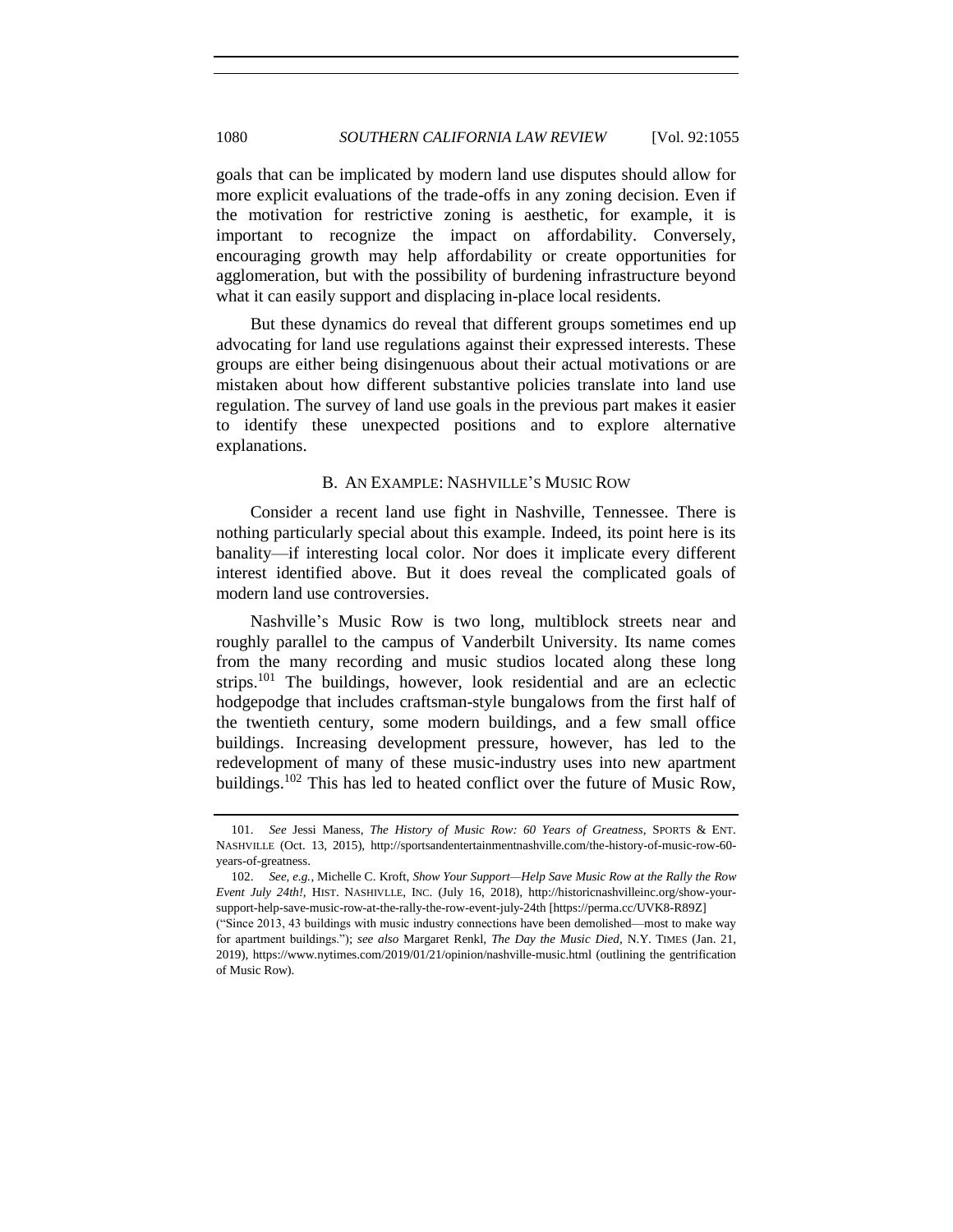

culminating in a two-year building moratorium that recently ended.<sup>103</sup> FIGURE 1. Music Row

At first glance, fights over the future of Music Row look entirely conventional. Groups arrayed against the development include NIMBY neighbors as well as preservationists. One of the most hard-fought development battles on Music Row concerned RCA Studio A. In 2014, when a developer announced plans to tear down and redevelop the property, singer-songwriter Ben Folds wrote an open letter to the musical community imploring that the building be saved.<sup>104</sup> He listed the musicians who recorded hit records there, including The Beach Boys, Dolly Parton, Jewel, Kesha, Hank Williams Jr., and many, many others. Folds was himself the tenant at the time, and he organized an aggressive and ultimately successful effort to buy the building and preserve it as a recording studio. $105$ 

While Studio A was saved through a voluntary transaction for \$5.7 million, other building and redevelopment plans remain fiercely contested

<span id="page-26-0"></span>

<sup>103.</sup> *See* Tony Gonzalez, *Music Row Apartments Halted, Prompting New Study*, TENNESSEAN (Feb. 12, 2015 6:44 PM), https://www.tennessean.com/story/news/local/2015/02/12/music-rowapartment-plan-halted-prompting-study/23324495.

<sup>104.</sup> Open Letter from Ben Folds, owner of Grand Victor Sound (June 24, 2014), https://musicrow.com/2014/06/ben-folds-open-letter-rca-studio-a-to-be-sold.

<sup>105.</sup> *See* Richard Fausset, *Deal Saves Historic Nashville Studio,* N.Y. TIMES (Oct. 3, 2014), https://www.nytimes.com/2014/10/04/us/deal-saves-historic-nashville-studio.html.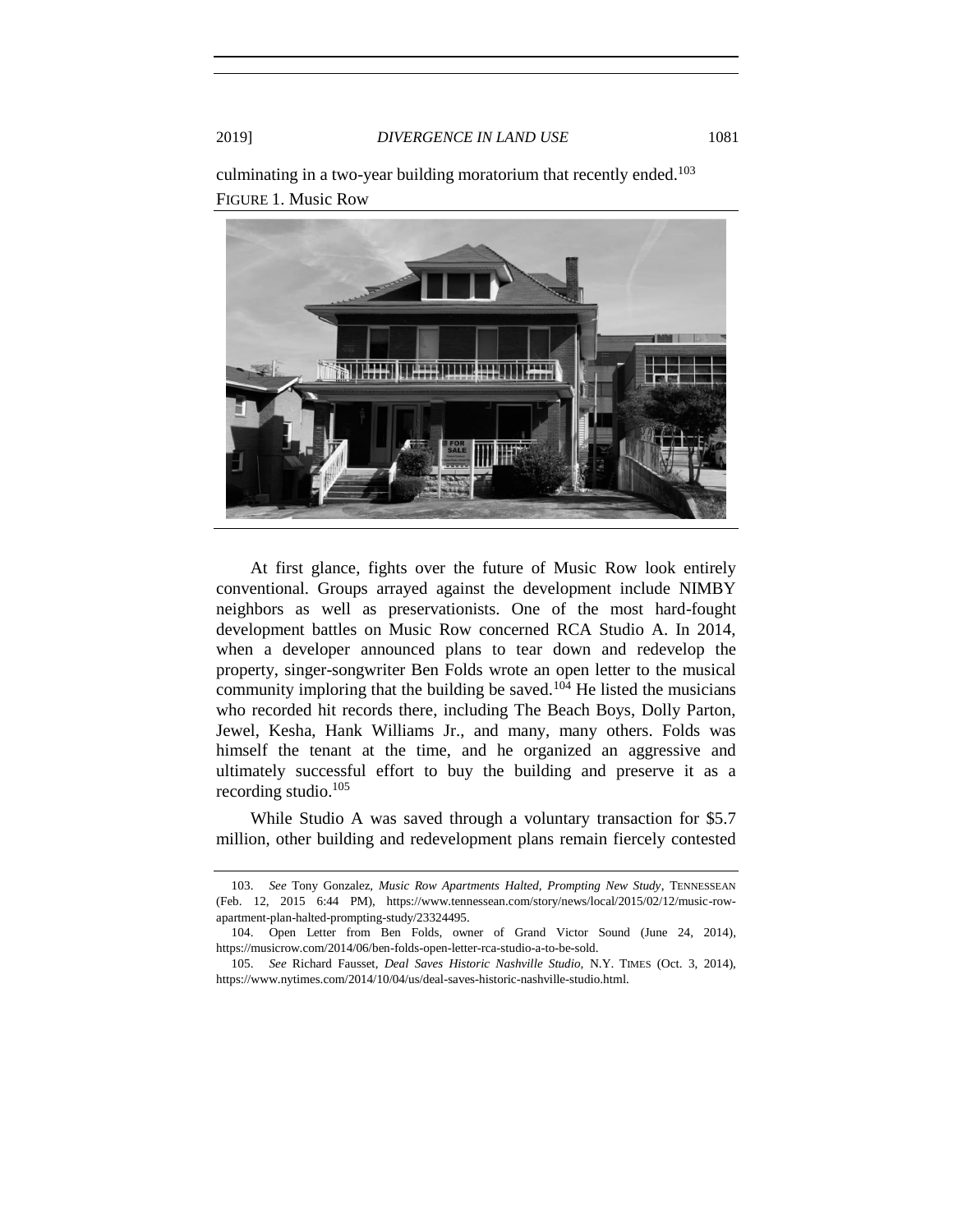<span id="page-27-0"></span>by preservationists. But historic preservation is an awkward fit because many of the buildings are not historical in any way. The historic preservationists are focused less on the buildings than on the musical history that they represent. In fact, it appears that their interests are not about preserving the architecture but are instead about preserving the music industry more broadly. One preservationist, for example, articulated the agenda this way: "We can't just sit back and let Nashville's unique history be destroyed and its present-day musical culture lost."<sup>106</sup>

Other opposition to development appears to be more about preserving the community's character than about any historic resources.<sup>107</sup> One longtime bartender said of the development on Music Row: "It's not Nashville anymore. It used to be a little place, with a little airport, that had some fantastic music and big personalities and millions of different stories. Now it's a metropolis, this is a big city."<sup>108</sup> Others have focused their opposition on the associated infrastructure burdens and, in particular, on traffic.<sup>109</sup> Indeed, traffic has become a flashpoint in Nashville. There is no consensus about how to address it, but many people oppose all new development until a plan is in place.<sup>110</sup>

<sup>106.</sup> Jessica Nicholson, *National Trust for Historic Preservation and Historic Nashville to Hold Rally the Row Event,* MUSIC ROW (July 20, 2018) (quoting Carolyn Brackett, Senior Field Officer, National Trust for Historic Preservation), https://musicrow.com/2018/07/national-trust-for-historicpreservation-and-historic-nashville-to-hold-rally-the-row-event [https://perma.cc/2DR2-6QU6]; *see also id.* ("We have to act now to save this place that is iconic and historically priceless." (quoting Trey Bruce, Vice President, Historic Nashville)).

<sup>107.</sup> *See, e.g.*, NASHVILLE METRO. PLANNING DEP'T, MUSIC ROW DETAILED PLAN app. (2016) [hereinafter MUSIC ROW DETAILED PLAN], https://www.nashville.gov/Portals/0/SiteContent/Planning/ docs/MusicRow/Music%20Row%20Detailed%20Plan%20Draft%20Recommendations\_\_withAppendi x.pdf (Survey 1 Responses Organized by Question) (listing comments from survey respondents about preserving Music Row, including: "To me, the individual buildings create an overall feel that binds the community. It's humble and full of character.").

<sup>108.</sup> Nikki Junewicz, *Historic Buildings in Danger in Music Row Redevelopment Proposal*, FOX 17 NASHVILLE (May 20, 2018) (quoting Jonathan Long, local bartender), https://fox17.com/news/local/ historic-buildings-in-danger-in-music-city-row-redevelopment-proposal [https://perma.cc/HDK4- RGL3].

<sup>109.</sup> *See* MUSIC ROW DETAILED PLAN, *supra* note [107,](#page-26-0) at app. ("GROW[TH] SHOULD NOT OCCUR BY BUILDING . . . . That would only worsen the traffic and will be less inviting for tourism."); *see also* E-mail from John Dotson, Parks Broker, e-Pro, to Planning Commissioners (Dec. 6, 2016, 11:40 AM), https://www.nashville.gov/document/ID/cdd7797e-1ed5-49c7-8e20-7fc9ef4fd8a9/ December-8-2016-public-comments-received-through-December-7 ("We are most concerned about traffic, parking and infrastructure.").

<sup>110.</sup> *See, e.g.*, MUSIC ROW DETAILED PLAN, *supra* note [107,](#page-26-0) at app. (commenting the following on getting around Music Row: "[I]nfrastructure should be considered BEFORE approval of millions of square feet of new construction, not after."). *Cf.* Hiroko Tabuchi, *How the Koch Brothers Are Killing Public Transit Projects Around the Country,* N.Y. TIMES (June 19, 2018), https://www.nytimes.com/ 2018/06/19/climate/koch-brothers-public-transit.html (discussing the support and opposition for a new transit plan in Nashville and other cities across the United States).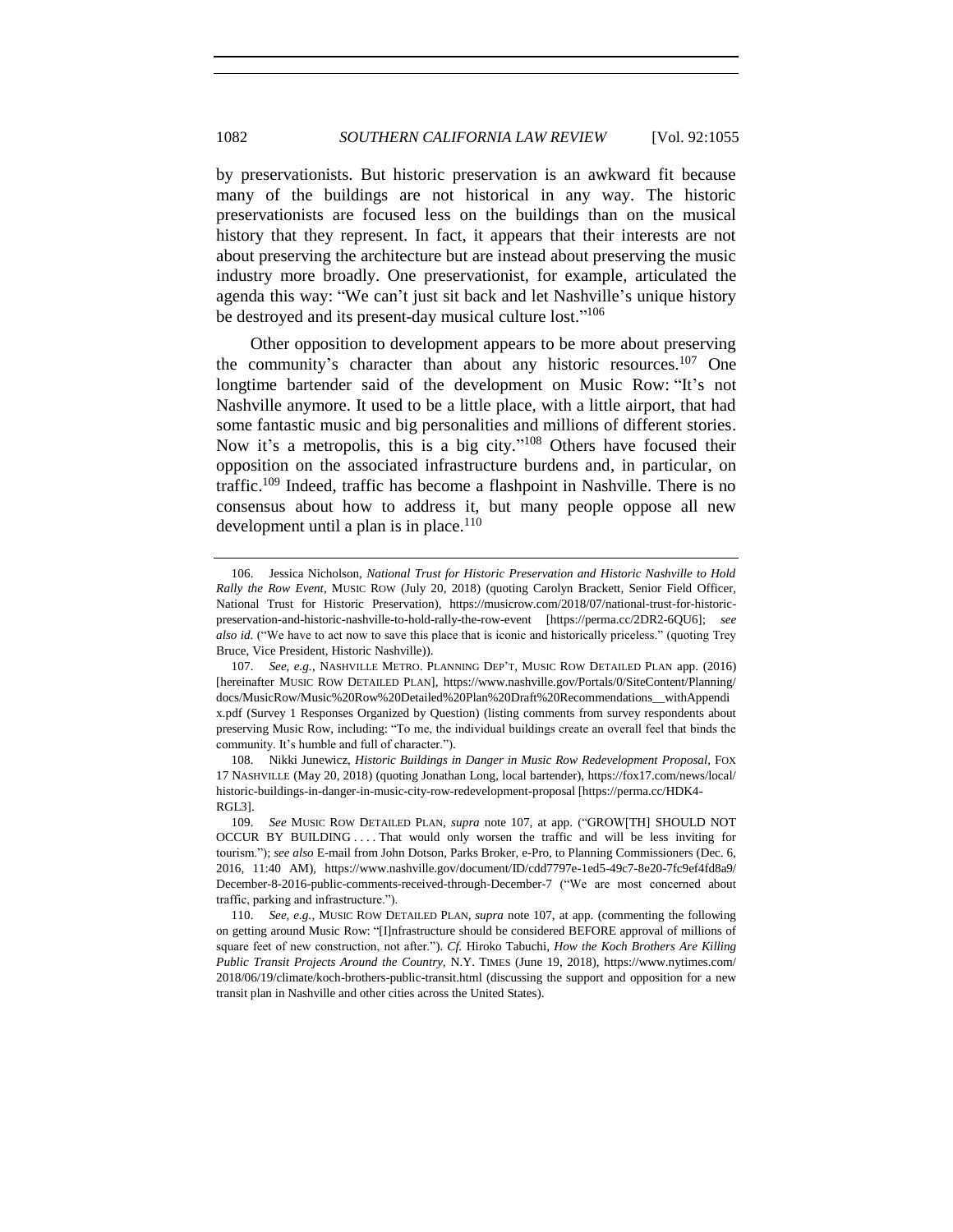Finally, additional opposition comes from community groups who worry about affordability.<sup>111</sup> Any new construction in and around Music Row is likely to be very expensive. Many people worry that any new housing will be unaffordable, and that this will displace current residents. Housing costs in Nashville have been skyrocketing, putting particular pressure on affordable housing. According to one study, Nashville has lost 18,000 affordable housing units since 2000, and 44% of Nashville renters are housing-cost burdened.<sup>112</sup> Opponents of new development often focus on affordability as a central objection.<sup>113</sup>

On the opposite side are developers who see a significant financial opportunity in the Music Row redevelopment.<sup>114</sup> Their interests are predictable. But the City also sees a substantial fiscal upside. Not only does new development generate more property tax revenue, but also its net fiscal impact is even more positive. Where dense urban infill has occurred nearby, the net tax revenue per square foot is dramatically higher than anywhere else in the metro area because of the relatively low cost of building out infrastructure and the high property values.<sup>115</sup> This, coupled with the City's generally lax approach to land use regulation, makes redevelopment of Music Row appear all but inevitable, despite the interests aligned on the other side. Whoever wins, the controversy seems entirely predictable and conventional.

114. Staff Reports, *Music Row Project Lands \$12.8M Permit*, NASHVILLE POST (Apr. 4, 2018), https://www.nashvillepost.com/business/development/article/20999454/notes-music-row-project-lands-128m-permit (reporting that a development company has obtained a permit to build a Music Row office building expected to be worth \$35 million).

115. SMART GROWTH AM., *supra* note [42,](#page-9-0) at 10–11 (analyzing the significantly positive fiscal impact and tax benefit of the Gulch, a dense infill development, compared to two other Nashville developments).

<sup>111.</sup> *See* OFFICE OF THE MAYOR MEGAN BARRY, HOUSING NASHVILLE: NASHVILLE & DAVIDSON COUNTY'S HOUSING REPORT 11–12, 40–42 (2017) [hereinafter NASHVILLE HOUSING REPORT], https://www.nashville.gov/Portals/0/SiteContent/MayorsOffice/AffordableHousing/Housing%20Nashvi lle%20FINAL.pdf; *see also* MUSIC ROW DETAILED PLAN, *supra* note [107,](#page-26-0) at app. (commenting the following concerning how to strengthen the Music Row community: "Affordability. Nashville can't chase out all of us median income people . . . .").

<sup>112.</sup> NASHVILLE HOUSING REPORT, *supra* not[e 111,](#page-27-0) at 11, 16.

<sup>113.</sup> *See* David Plazas, *The Costs of Growth and Change in Nashville*, TENNESSEAN, https://www.tennessean.com/story/opinion/columnists/david-plazas/2017/01/29/costs-growth-andchange-nashville/97064252 (last updated Jan. 10, 2018, 6:50 PM) (discussing how the development boom in Nashville has led to increasingly high housing costs); Stephen Trageser, *Music Row Development and Neighborhood Character*, NASHVILLE SCENE (Sept. 25, 2018 3:00 PM), https://www.nashvillescene.com/news/pith-in-the-wind/article/21024081/music-row-development-andneighborhood-character ("[W]ith Nashville real estate prices as high as they are today, the chances of [neighborhood business] finding a comparable spot nearby seem slim.") (discussing the pressure to develop Music Row and its effect on existing businesses).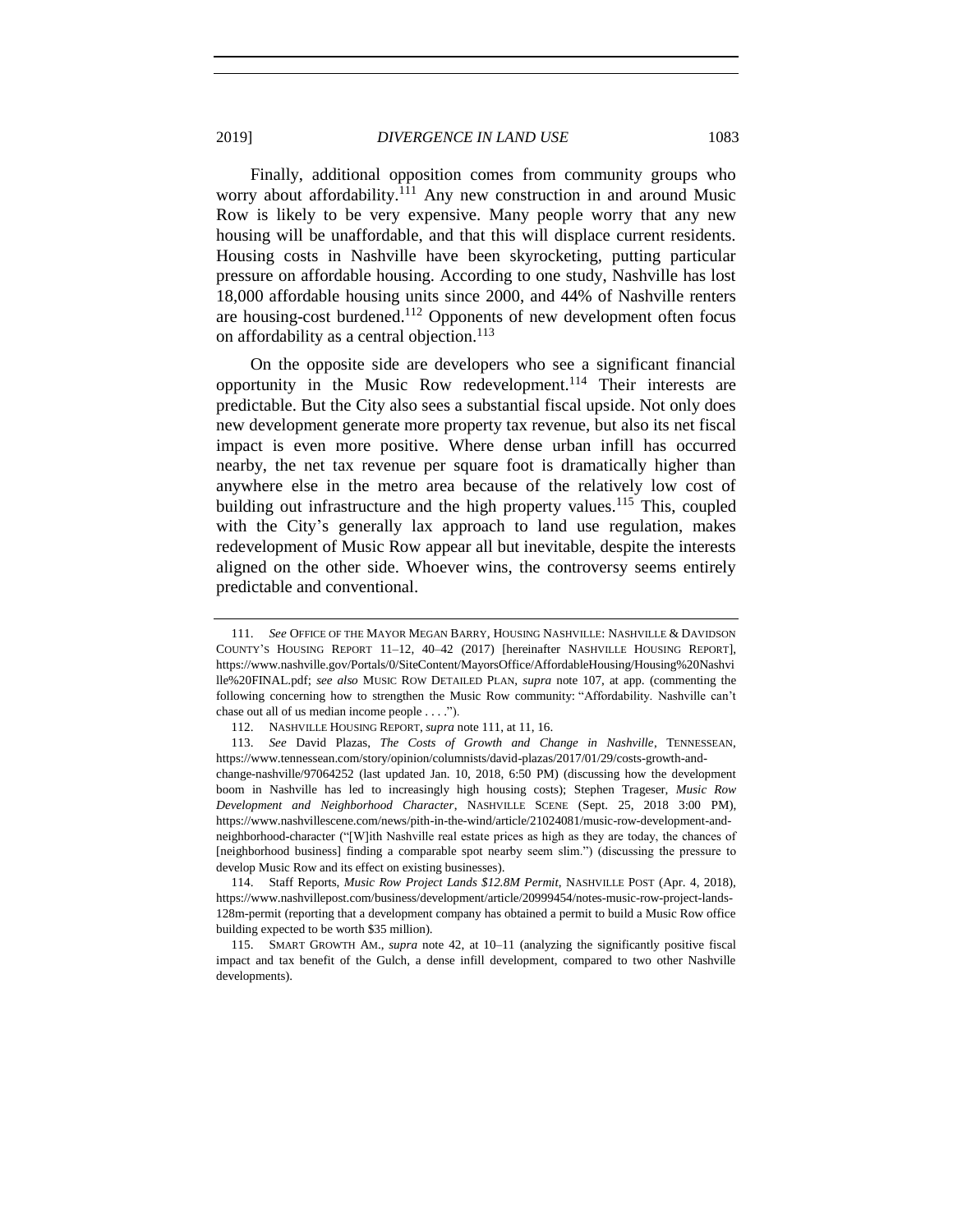A closer look at the stakes, however, reveals a more complicated dynamic, and one that is increasingly representative of modern land use fights. Consider, first, the effect on traffic: a central source of opposition. This is a perplexing reason to oppose redevelopment. Music Row is adjacent to Vanderbilt and in the heart of the City. Yes, new residential buildings will increase local traffic to some extent, but it should marginally reduce traffic in the City more broadly. It is not exactly transit-oriented development since there is no meaningful transit in Nashville. But it is development that is closer to the places people work and play and so will result in fewer vehicle miles traveled. Traffic has a lot of political valence, and it makes tactical sense for opponents to use it as a reason to push back against development, but it seems misguided as a basis for objecting new buildings on Music Row. For this same reason, those concerned with sustainable development should favor dense infill in places like Music Row over suburban sprawl. This also reduces development's total carbon footprint.

Increased housing costs citywide are also a poor reason to oppose the redevelopment of Music Row. While new housing may well precipitate a change in the character of the particular neighborhood and increase prices there, the best evidence demonstrates that adding supply will decrease median property values in the City and increase affordability. This is true even if the new housing stock is exclusively market rate and expensive. Such is the power of supply and demand.<sup>116</sup> Opposition to new development by immediate neighbors on grounds of affordability is rational if parochial—what Professor Been has labeled "City NIMBYs."<sup>117</sup> Opposition based on concerns about housing costs throughout the city makes little sense.

There are countervailing peculiarities on the other side as well. Focusing on the fiscal impact of redevelopment, tax implications are only part of the story. Many business leaders and politicians have argued that it is in Nashville's economic interest to preserve the music industry.<sup>118</sup>

<sup>116.</sup> *See* Emily Hamilton, *Three Lessons from Nashville's Building Boom,* MARKET URBANISM (Apr. 27, 2018), http://marketurbanism.com/2018/04/27/three-lessons-nashvilles-building-boom ("While there's no way to legislate that great music will continue to come out of Music Row, the best way to make Nashville a good place for up and coming artists is to allow for new housing construction that will allow affordable neighborhoods to stay that way.") (arguing that development has kept rents in other neighborhoods more affordable).

<sup>117.</sup> *See* Been, *supra* note [6,](#page-1-0) at 242–43.

<sup>118.</sup> *See* Patrick Sisson, *On a Mission to Preserve Nashville's Music Row*, MERIDIAN, https://www.meridian.net/tennessee/2016/11/10/13592846/nashville-live-music-row (last visited May 12, 2019) (describing the outsize impact Music Row has had on Nashville's economy).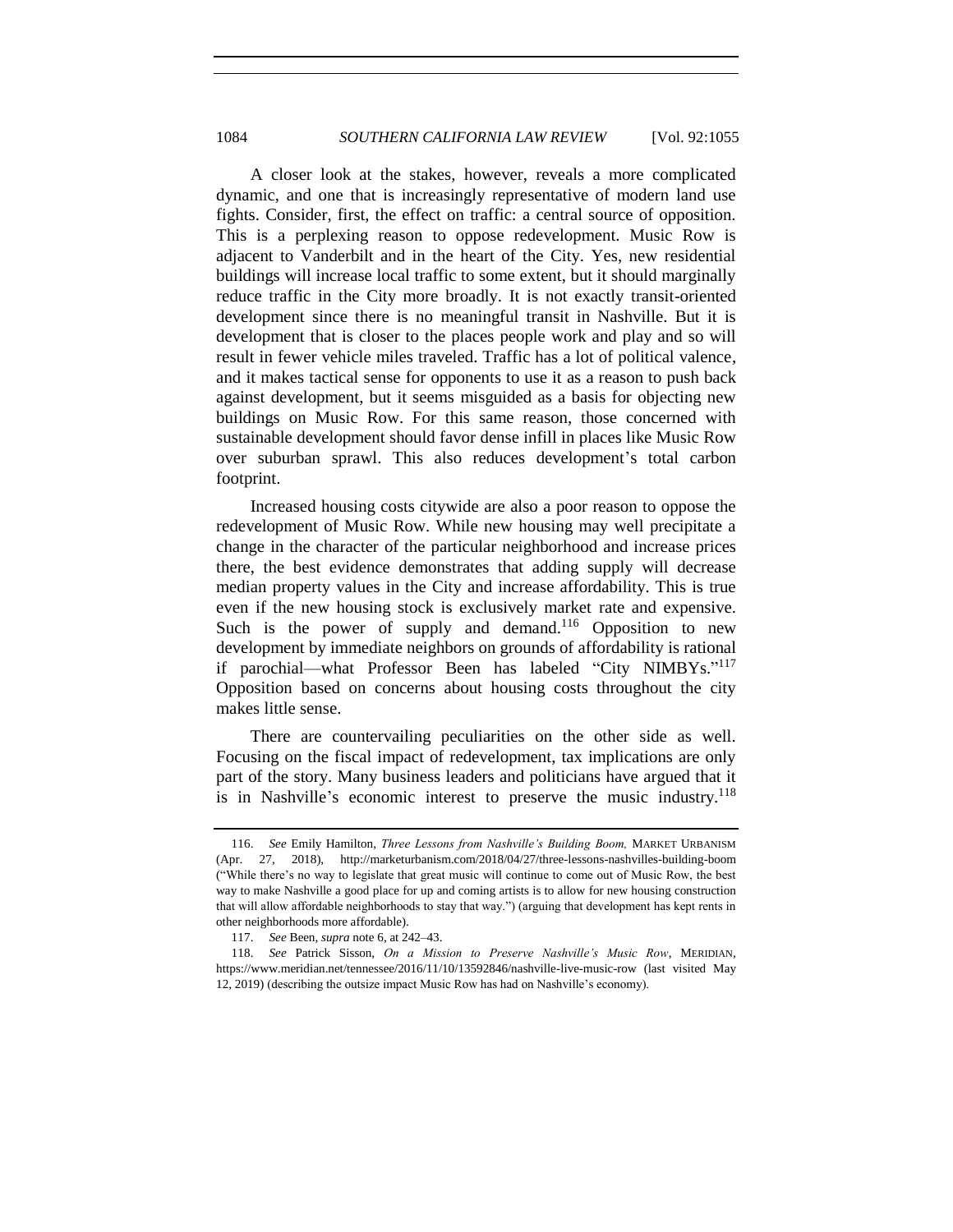Preventing redevelopment of Music Row means that music studios do not need to compete with residential developers and so amounts to a kind of subsidy for the music business. There are agglomeration economies that come from the clustering of music studios in one particular area: musicians and songwriters frequently collaborate throughout the day, musicians record together, industry executives meet and do business in person up and down Music Row.<sup>119</sup> And, as traffic problems worsen throughout the city, the value of spatial proximity is only increasing.

Yes, market pressures demonstrate that the property is more valuable as residential or mixed-use development. Putting the property to a higher and better use unlocks value, by definition. However, the music industry produces significant benefits—positive externalities—for the City as a whole and should perhaps be preserved for that reason. It generates significant economic activity and also creates a kind of identity that attracts businesses and residents. If those benefits exceed the marginal value of redevelopment, then the City has a fiscal reason to subsidize the industry and prevent redevelopment, even if that means missing out on some increased tax revenue.

None of this reveals what the right answer is for Nashville. But it does demonstrate how the stakes of modern land use and zoning fights often go far beyond the traditional proregulation and antiregulation camps. It also reveals how different groups' interests do not converge around any singular goal. Instead, different constituencies are motivated by very different underlying goals. Ultimately, people choose to live, to work, and to invest in Nashville for very different reasons. Some like the small-city feel of the place, others the music industry, still others the statewide emphasis on property rights and economic liberties, and others the appealing and new housing stock in increasingly dense mixed-use neighborhoods. But ultimately, these are all different views that can be reflected in different land use policies. Allowing Nashville to make decisions about which goals it will prioritize will give voters and property owners the opportunity to pursue or protect those aspects of the city that they most want.

<sup>119.</sup> *See* CAROLYN BRACKETT & RANDALL GROSS, NAT'L TRUST FOR HISTORIC PRES., A NEW VISION FOR MUSIC ROW 15 (2016), https://www.nashville.gov/Portals/0/SiteContent/Planning/docs/ MusicRow/Music%20Row%20Recommendations%20Report%20April%202016.pdf ("Like in the early days of Music Row, many industry leaders and participants still walk between offices and meet up for lunch, networking, contracting, or collaboration.").